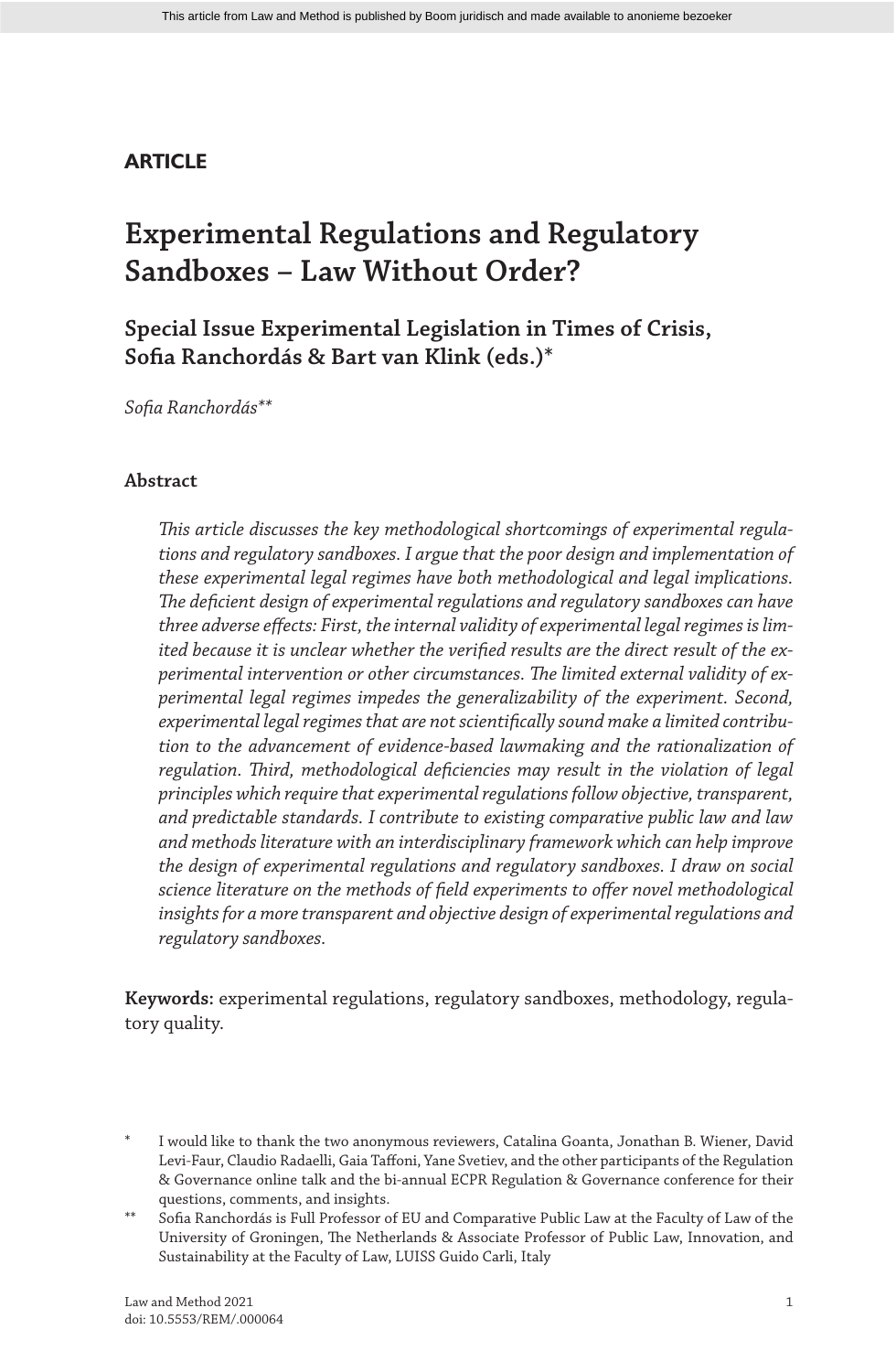### **1. Introduction**

The experimental method is deeply rooted in history. Francis Bacon (1561-1626) and Robert Boyle (1627-1691), two well-known early advocates of experimental history, defined experimentalism as the collection and description of existing factual knowledge developed in the arts and crafts (Klein, 2005). Over the centuries, the experimental method expanded to multiple sciences, including law and policy (McDermott, 2002). Experimental policies, laws, and regulations were originally adopted in 17th century France and later in parts of the former British Empire (Ranchordás, 2014). These historical examples of experimental laws and policies were not designed to promote fact-based lawmaking but rather to accommodate national policy goals to local needs, budgets and customs (Crouzatier-Durand, 2003; Ranchordás, 2013). The experimental method in law and policy emerged thus to channel power and promote self-governance rather than to improve the quality of regulations. In 1932, Justice Brandeis coined the metaphor 'states-as-laboratories', suggesting that the use of experiments for self-governance purposes could also be combined with the advancement of new policies 'without risk to the rest of the country' (*New State Ice Co. v. Liebmann*). More recently, experiments with laws and policies have been more directly associated with the promotion of technological innovation (Cortez, 2013, Crootof & Ard, 2021; Ranchordás, 2015), the development of novel competition law and market regulation enforcement techniques (Svetiev, 2020), the construction of alternative scenarios that help institutions design anticipatory policy for uncertain futures (Campbell-Verduyn & Huetten, 2022; de Goede, 2020), and advance evidence-based lawmaking (Van Gestel & de Poorter, 2016). The modern development of experimental laws, policies and other experimental legal regimes such as regulatory sandboxes occurred against the backdrop of growing scholarship on the principle of effectiveness (Mousmouti, 2012), evidence-based lawmaking (Van Gestel & de Poorter, 2016), temporary legislation (Gersen, 2007), and regulation and innovation, particularly in the financial sector (Allen, 2019)

Experimental legal regimes, a broad term employed in this article to refer to all forms of experiments with laws and regulations, normally take the form of a temporary derogation from general rules (Heldeweg, 2017). It entails that a different legal regime will be applied to a part of the country for a limited period in order to test its effectiveness (Mousmouti, 2012). For example, in the case of experiments with road traffic legislation, an experimental legal regime could establish that in a set number of highways and for a determined period, drivers could be allowed to exceed the maximum speed limit by 20 km/h during the weekend. Lawmakers could test whether this experimental measure has a positive or negative impact on traffic flow and air quality. These results would then be compared with other roads where drivers were required to comply with the maximum speed limit.

Regulatory sandboxes are more recent and more specific types of experimental legal regimes which encompass a close collaboration between public and private actors (Lim & Low, 2019). Regulatory sandboxes create a safe testbed for innovation either by allowing for the temporary application of a different regulatory regime to a small group of firms or by offering compliance guidance (Allen, 2019).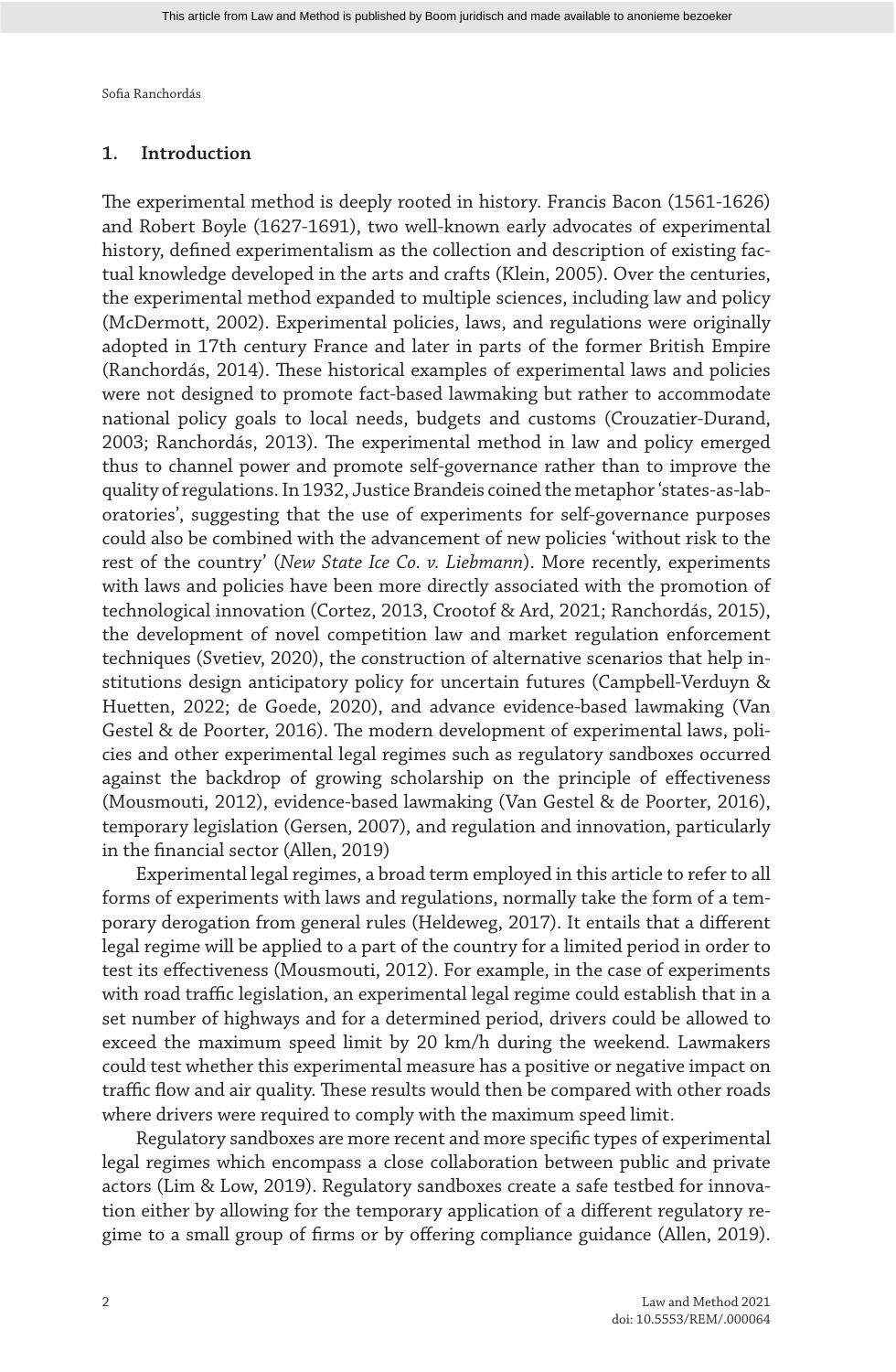For example, in the FinTech sector, the group of firms admitted to a regulatory sandbox can be given the temporary opportunity to test new financial products without fully complying with regulations that could otherwise make these innovations impossible or more burdensome (Zetzsche et al., 2017). The financial regulator which organizes the sandbox will oversee the experiment, evaluate it and then assess the results of the sandbox (e.g. whether the novel product can be developed in compliance with general rules, whether the rules that were set aside truly were necessary to protect the consumer).

Despite their potential to advance regulatory and economic innovation, experimental legal regimes have been criticized because of their loose methodology, casuistic nature and the limited validity of their results (Conseil d'Etat, 2019; Omarova, 2020; Philipsen, Stamhuis & de Jong, 2021). In addition, existing scholarship has unveiled many other flaws of experimental legal regimes, including their frequent politicization, their premature termination, dissatisfactory evaluations, and the general absence of methodological preoccupations (Ranchordás, 2014).

I argue that the methodological deficiencies of experimental legal regimes are problematic for three reasons: First, the limited internal validity of experimental regulations directly affects the learning value of the experiment while external validity problems negatively affect the generalization of results. Second, the use of an experiment in lawmaking may convey a false appearance of objectivity. This scientific façade is likely to be captured by the political rationale and subvert the original goals of experimental regulations which include the promotion of evidence-based, iterative, and innovation-friendly regulatory responses (Fosch-Villaronga & Heldeweg, 2018; Samaha, 2012; Van Gestel & Van Dijck, 2011). Third, the legality of experimental legal regimes is intrinsically connected to their methodology (Keyaerts, 2013) as there is significant overlap between the principles of good science and the principles of good rulemaking. Experimental regulations without a transparent, proportionate and systematic design and implementation can be thus critiqued from both legal and scientific perspectives. This last aspect has contributed to the reluctance of courts and legal scholars to accept the broad adoption of experimental legal regimes (Ranchordás, 2014).

Indeed, legal scholars and courts throughout Europe (e.g. in France, Germany, The Netherlands) were long critical of the constitutional admissibility of experimental laws and regulations (Crouzatier-Durand, 2003; Horn, 1989; Ranchordás, 2014; Interdepartementaal wetgevingsberaad inzake experimenteerbepalingen, 2000) as well as the legal resilience of regulatory sandboxes (Philipsen, Stamhuis & de Jong, 2021). Nowadays, the admissibility of experimental legal regimes is consensually accepted, provided that they are based on clear legislative mandates (Ranchordás, 2014). National variations aside, central legal requirements tend to include a legislative basis with the objectives of the experiment, its duration, and evaluation criteria (Ranchordás, 2013, 2014); and the obligation to comply with regulatory quality criteria as well as other legal principles (transparency, proportionality, legal certainty). Even though these legal requirements have not been systematically implemented, little attention has been devoted to the connection between the methodological and legal framework of experimental legal regimes.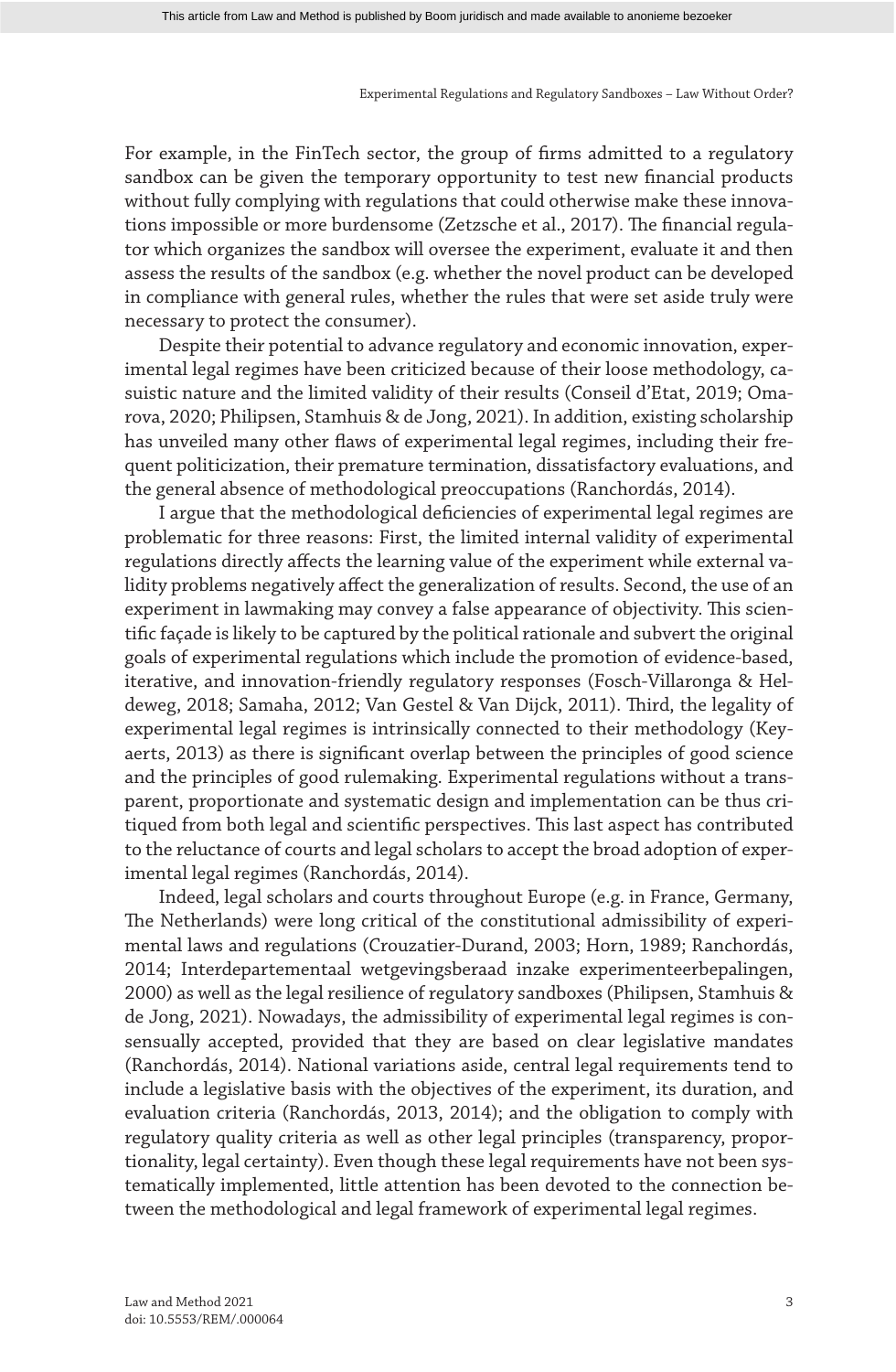This article explores the relationship between the legal and methodological frameworks of experimental legal regimes. Given the resemblance between experimental legal regimes and field experiments, I argue that regulators should devote more attention to the design of these experiments and improve their methodology by drawing inspiration from existing social science scholarship on field experiments and adapting it to law and policy (Druckman et al., 2006). This article, though not comparative in its methodological approach, focuses on recent doctrinal and empirical studies on experimental legal regimes which were conducted in the United Kingdom, France, The Netherlands, and, to a more limited extent, in the EU. These European jurisdictions were selected because of their growing interest in experimental laws and regulations.

This article is organized as follows. Section 1 provides brief background information on experimental regulations and regulatory sandboxes and their aimed regulatory functions. Section 2 offers an overview of the central features of the experimental method. This information is important to understand the methodological shortcomings of experimental legal regimes. Section 3 discusses common design deficiencies of experimental regulations and regulatory sandboxes and it explains why these methodological deficiencies also have important legal implications. Section 4 advances a legal framework comprising of methodological and legal suggestions to help advance the validity of experimental legal regimes.

### **2. Background Information**

There is no widely accepted definition of 'experimental regulation' or 'experimental legal regime'. Instead, this definition is established by national and constitutional frameworks which, for example, in the case of France, determine the types of experimental legal regimes that national and local legislators may use and within what limits (Conseil d'Etat, 2019). I define 'experimental legal regime' as a legislative or regulatory instrument with a temporary nature, with limited geographic and/or subject application which is designed to test a new policy or legal solution.

#### *2.1 Experimental Legal Regimes*

Over the last two decades, lawmakers and regulators have become increasingly interested in the adoption of experimental, flexible, temporary, and agile regulatory instruments (Ahern, 2020; Bar-Siman-Tov, 2018; European Council, 2020). In 2018, there were more than 50 statutes in The Netherlands allowing regulators to adopt experimental regulations (Cnossen & Van der Laan, 2018). In France, the list of experimental legal regimes was longer and it spanned a wide range of policy areas from urban planning to sports (Conseil d' Etat, 2019).

At EU level, the number of experimental EU regulations and directives remains limited (e.g. Council Directive 1999/85/EC on the possibility to apply a reduced VAT rate on labour-intensive services on an experimental basis) but the literature has often referred to the importance of EU experimentalist governance (Sabel & Zeitlin, 2008) and different theories of pluralism in EU law (Kumm, 2012). Experimentalist governance is regarded as an important theory of transnational governance that allows a broadly agreed set of framework goals to be implemented in a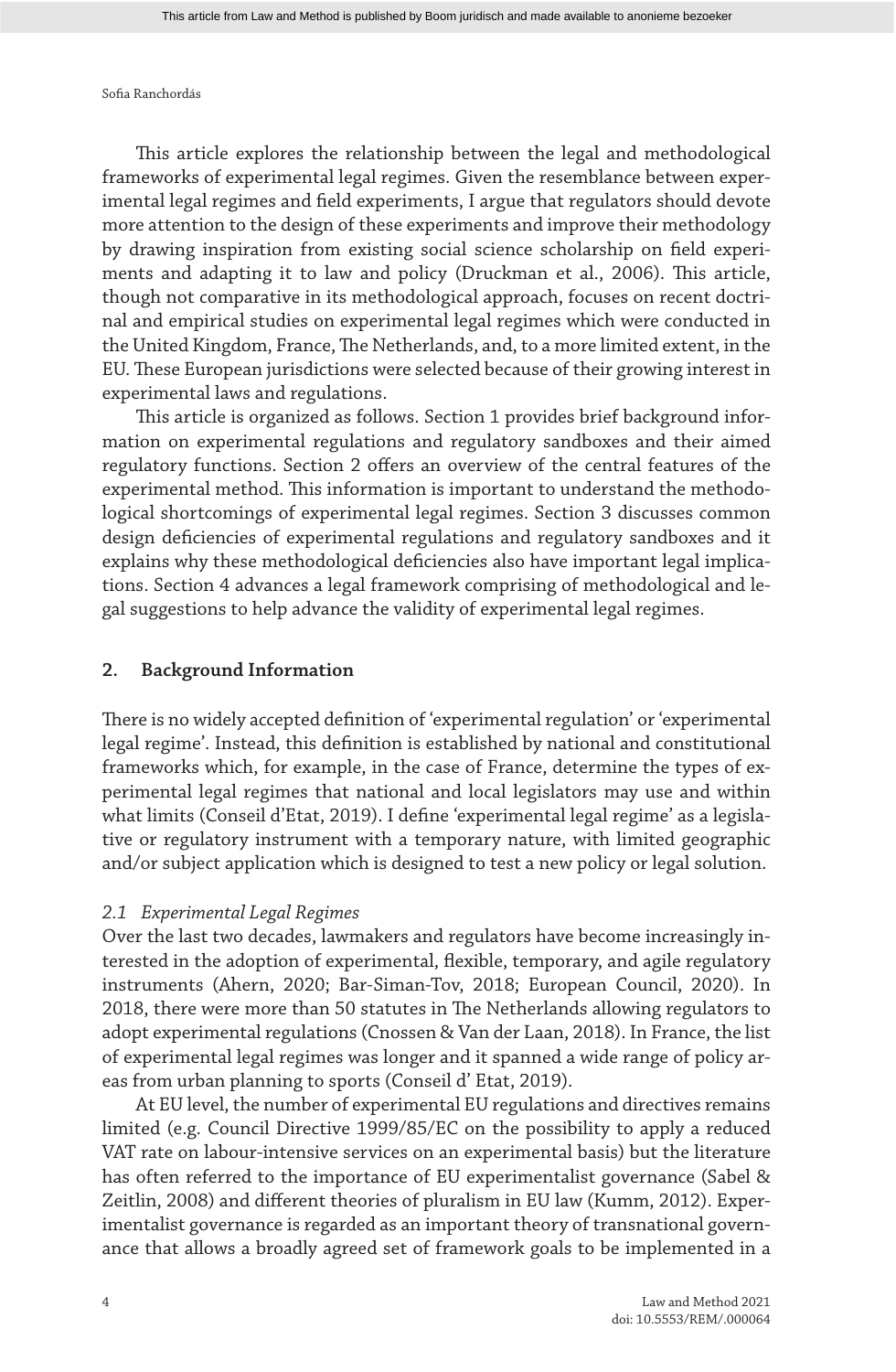diverse and multilevel context (de Búrca, 2017; de Búrca, Keohane & Sabel, 2013; Sabel & Dorf, 1998). In EU criminal law, the concepts of flexibility, differentiation, and experimentation have also been used to discuss the accommodation of difference between Member States (e.g. different emergency brake provisions as allowed by Arts. 82 and 83 TFEU) (Herlin-Karnell, 2013). In risk regulation, the EU regulation of new technologies has also been associated with the need for experimental approaches. This theory is excluded from the scope of this article since experimentalist governance is primarily focused on multilevel governance dynamics rather than on the legal and methodological aspects arising from regulatory derogation.

More recently, the European Commission in the EU Better Regulation toolbox (Toolbox 21 on Research and Innovation) and the Council of Europe have referred to the importance of employing experimental regulations more broadly at EU level in the context of the EU innovation policy and, more specifically, for the regulation of AI systems (European Council, 2020). The OECD has also expressed its interest in advancing experimental legal regimes for the regulation of blockchain, stating that this technology's potential depends upon a 'policy environment that supports innovation and experimentation while acknowledging and mitigating risks' (OECD, 2019).

Experimental regulations can be employed in derogation of existing rules or in the context of devolution of powers (Heldeweg, 2017). In the first case, a statute allows regulators to derogate from one or multiple specific legislative dispositions on a temporary basis in order to test the effectiveness of alternative rules. Experimental regulations do not have a set duration as this is typically determined on a casuistic basis, depending on the specificities of the sector (Ranchordás, 2014). The conditions of the experiment, its scope of application and evaluation criteria are established on the legislative mandate upon which they are based. Additional guidance can be provided on secondary legislation or, for example in the case of The Netherlands, in the (Dutch) Guidelines for Regulation. To illustrate, Guidelines 2.41 and 2.42 contain specific guidance for legislative drafters on the type of information that each experimental clause (legislative mandate) should include (e.g. duration of experiment, rules from which derogation is possible, purpose of experiment). In federal and decentralized systems, legal experiments may also take place through the devolution of the power to experiment with state or local rules that suit their needs (Ranchordás, 2013).

Regulatory sandboxes have a more recent history than experimental regulations. They are regulatory instruments which allow for the safe testing of new products and services, the provision of bespoke guidance, comfort regulation or targeted guidance for better regulatory enforcement (Zetzsche et al., 2017). These instruments offer mainly regulatory relief to specific firms on a temporary and casuistic basis (Knight & Mitchell, 2020; Philipsen, Stamhuis & de Jong, 2021). Depending on their terms, they may set aside specific regulatory requirements for a small group of actors or only provide them with additional guidance on how to comply with existing rules. Regulatory sandboxes also operate as incubation models for start-ups, allowing innovation to be promoted while minimizing the risks for consumers and markets (Alaassar, Mention & Helge Aas, 2021).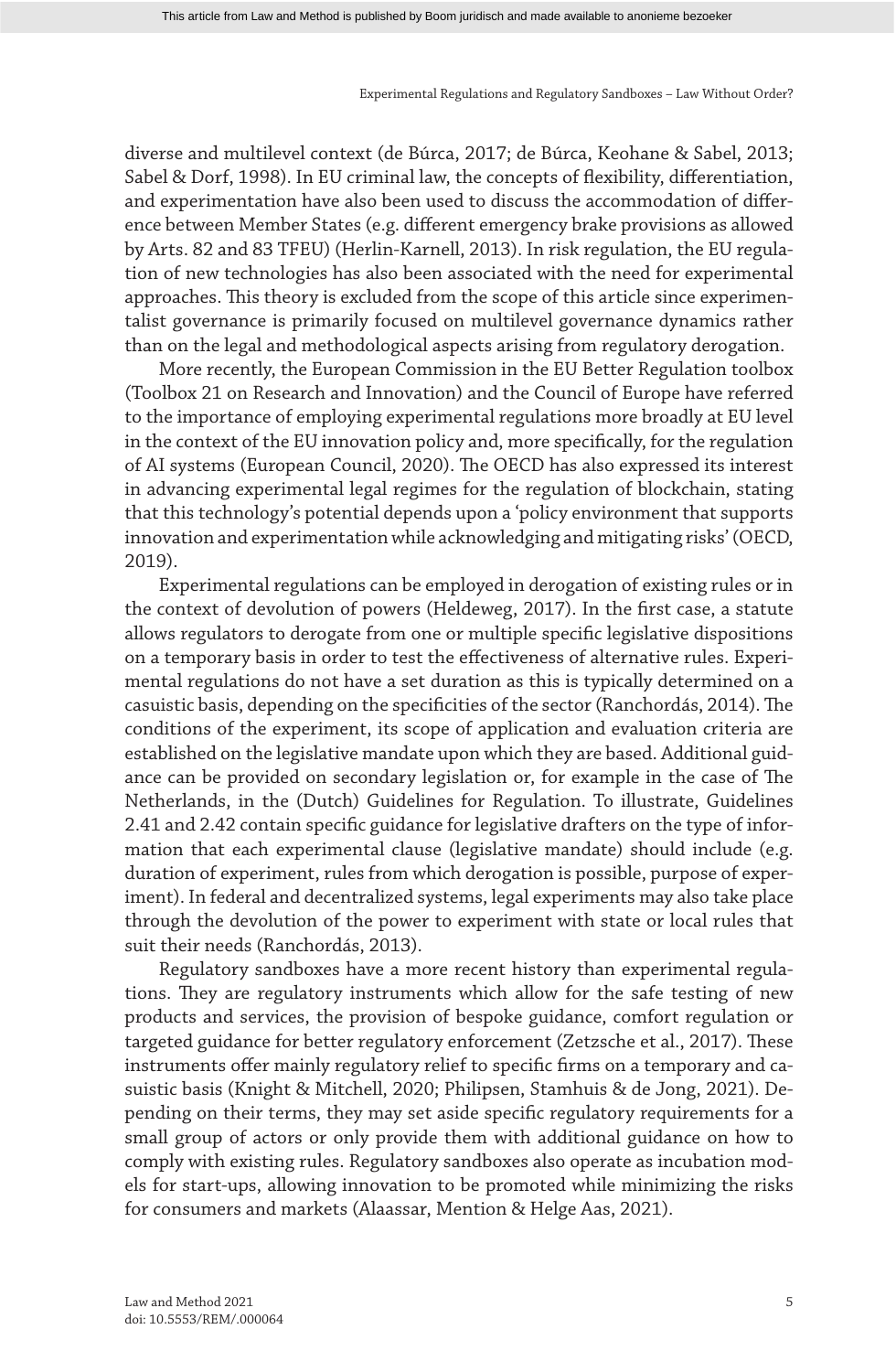Sandboxes were first mentioned in August 2014 in the context of the UK Fin-Tech policy which was developed with the aim to elevate the United Kingdom to the global capital of FinTech. The first set of sandboxes was established by the UK Financial Conduct Authority and ran between 2015 and 2020. Regulatory sandboxes remain appealing to the financial sector within and beyond the United Kingdom. In the meanwhile, they have been embraced in other regulated sectors, including data protection, energy, health care, and telecommunications (Leckenby et al., 2021; Sherkow, 2021; Veseli et al., 2021).

Regulatory sandboxes are regulated at national level by the sector-specific regulators that establish them. These regulators define the terms and themes of the sandboxes for which private companies can apply for, the type of the sandbox and its regulatory relief (testing, bespoke guidance, comfort regulation). The literature has identified a number of characteristics that are commonly present in most regulatory sandboxes: (1) the focus is on the advancement of innovation and entrepreneurialism through regulatory relief; (2) the definition of specific entry rules including the need for regulatory relief, the applicants' ability to participate in the sandbox and offer an innovative product or service; the limited scope of the sandbox; (3) the restricted extent of regulatory relief (for example, limited to predetermined regulatory requirements such as waiving certain fees or license payments); and (4) the beforehand determination of sandbox rules, including on circumstances that may determine the expulsion of sandbox participants (Martin & Balestra, 2019; Zetzsche et al., 2017). There are thus entry and exit requirements. After private companies (applicants) submit their proposals, the regulator that initiated the sandbox selects the best eligible candidates and defines the cohort of firms that will have access to the regulatory sandbox.

Thus far, existing sandboxes have had short lives. They were valid for periods of 6 to 12 months in the United Kingdom or, in France, up to 2 years. The entry criteria for applicants interested in joining a regulatory sandbox varied greatly depending on the regulator that established the sandbox. For example, entry criteria in the financial sector included the ability to demonstrate that the applicant 'can promote genuine innovation', the ability to generate customer benefit and show that the applicant has a genuine need to test innovation in the sandbox, the ability to demonstrate that the applicant is ready to test a new project, proof of sufficient resources. In UK FinTech regulatory sandboxes, the financial regulator has opened sandboxes not only to authorized financial firms but also to unauthorized firms seeking authorization and technology businesses. In the energy sector, the UK energy regulator (OFGem) admitted innovators that operated in the regulated energy market, including start-ups, new entrants, established sector players, businesses transferring in from other sectors, public or third sector bodies. The French Data Protection Regulator (CNIL) has recently established a regulatory sandbox which, without allowing for derogations from the General Data Protection Regulation, aims to help organizations develop innovative applications for privacy-by-design in the health care sector.

The expansion of sandboxes to different fields in the Member States has been welcomed with regulatory interest at EU level. An example of this interest is the inclusion of regulatory sandboxes in Title V (at the time of writing) of the EU AI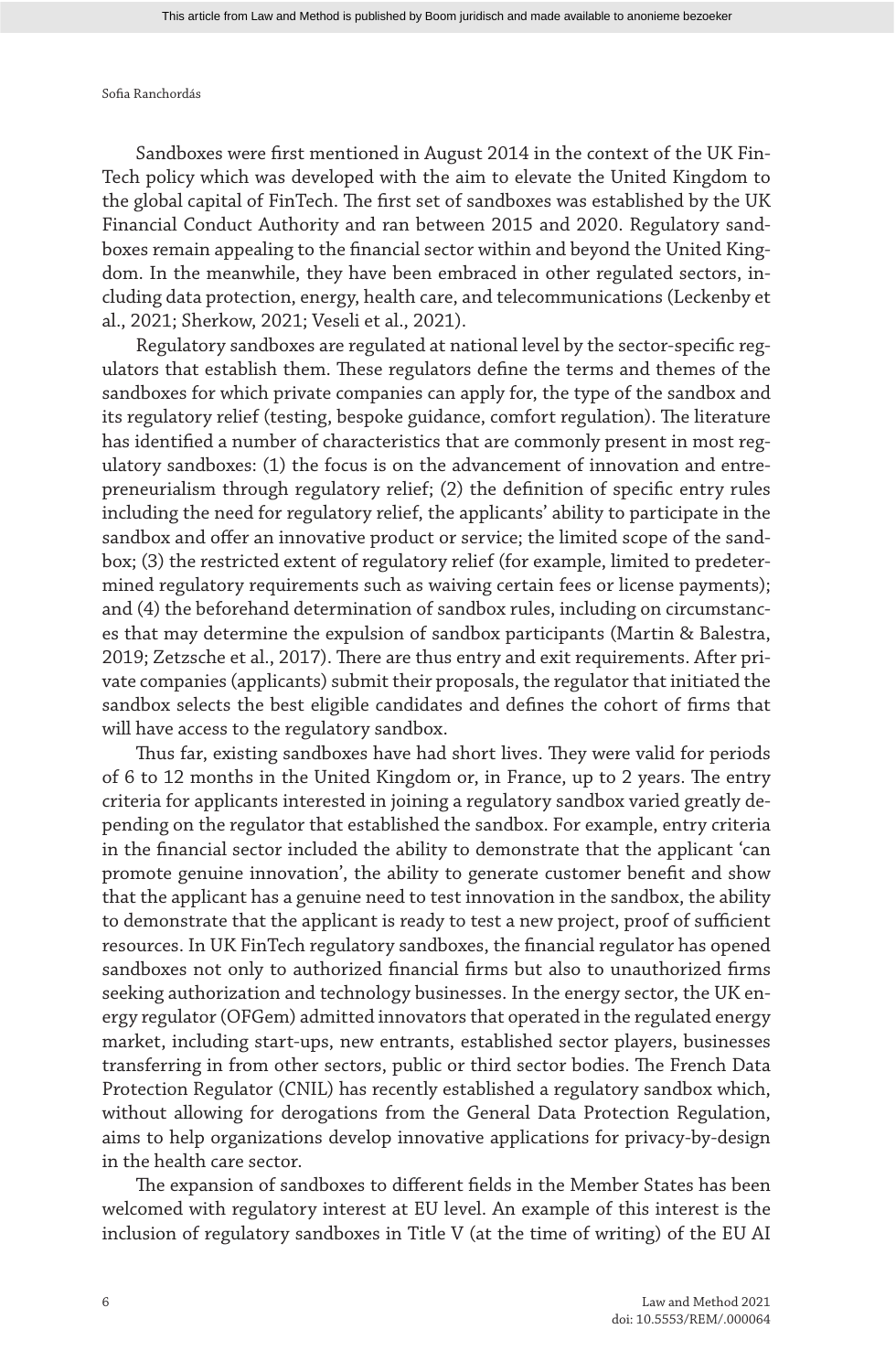Regulation Proposal (Artificial Intelligence Act) which was published in April 2021. In the AI Regulation Proposal, regulatory sandboxes are presented as 'innovation-friendly measures' that can be employed to assist SMEs in the development of innovative AI systems. The European Commission also refers to regulatory sandboxes in its Better Regulation toolbox, defining them as more 'sophisticated experimentation clauses … framework[s] that allow innovations to be tested in a real-world environment subject to regulatory safeguards and support'. This is, nonetheless, a narrow and inaccurate approach to regulatory sandboxes. First, regulatory sandboxes are constructed as incubators with regulatory relief for a small number of selected innovations rather than for fully parallel regulatory systems. While experimental regulations change the legal status quo for a representative part of the population and they are based on a statutory authorization that is designed for this purpose, regulatory sandboxes are primarily enforcement policies that offer differentiated treatment to a limited number of firms (Philipsen, Stamhuis & de Jong, 2021). In some cases, no derogation of existing regulatory frameworks may take place as sandboxing can also consist in providing better or bespoke guidance to start-ups on how to comply with regulatory burdens (Bromberg, Godwin & Ramsay, 2017). Regulatory sandboxes are thus established in more limited settings than experimental laws and regulations, requiring a unique collaboration with private parties (often SMEs) that goes beyond the idea of elevating experimental regulations.

### *2.2 Functions of Experimental Legal Regimes*

Experimental laws and regulations and regulatory sandboxes have been employed for a number of purposes. First, experimental regulations have been suggested as instruments that could potentially improve the quality of legislation (Van Gestel & Van Dijck, 2011). Experiments can help regulators gather information and thus evidence about the effectiveness of specific regulatory measures and their alternatives, creative room for regulatory and policy learning and contributing to the adoption of evidence-based legislation. Experimental legal regimes allow legislators to test new legislative measures on a part of the territory or with a group of citizens before they are implemented in the whole territory. They add to the value of other better regulation or regulatory quality instruments as they are placed between the ex ante instruments (e.g. regulatory impact assessments) and ex post evaluations. Experimental rules are thus a first step to more informed and often effective regulation.

Second, experimental regulations are also legitimacy and consensus-gathering instruments which create more room for political bargains (Buyse, Van Humbeeck & Van Nieuwenhove, 2018; Ranchordás, 2014). This reasoning has also been applied to justify the introduction of other temporary regulatory instruments; namely, sunset clauses, that is, dispositions that determine the expiration of a law on a specific date. Opponents to a specific law or provision within it will be more willing to pass it if there is a guarantee that the previously existing status quo will return after the sunset or if the experiment fails. Experimental legislation can be used to reach a compromise or to convince the opponents or sceptics of a certain rule as to its positive effects or absence of side-effects.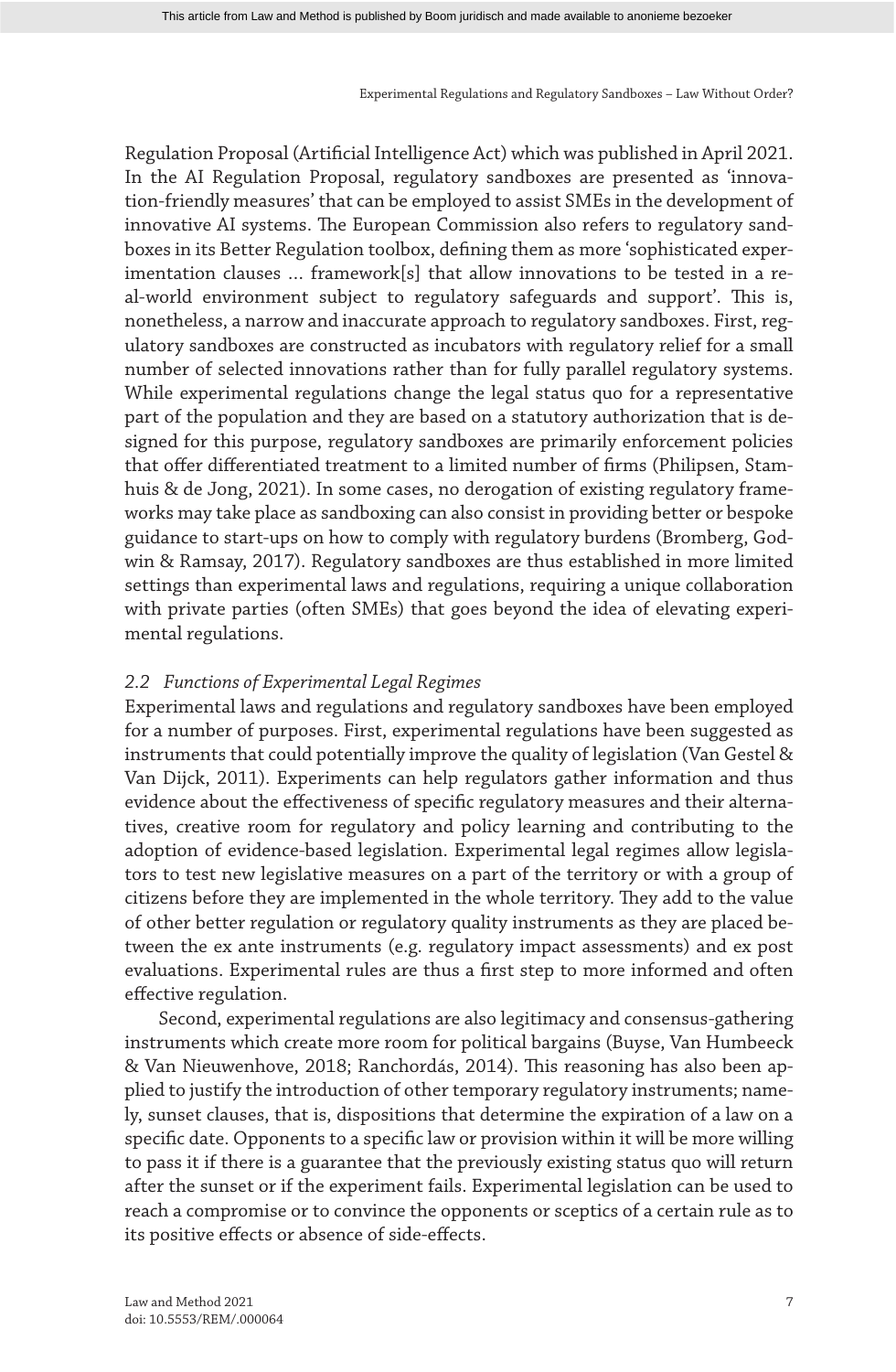Third, experimental laws and regulations have been used to promote decentralization by allowing the implementation of legal experiments at local level, which enables decentralized units to experiment within their own powers and adapt national policies to local circumstances and needs. In France, experimental regulations have been implemented to further the autonomy of French local authorities (*collectivités territoriales*) (Art. 72 of the French Constitution).

Fourth, both experimental regulations and regulatory sandboxes are currently regarded by the literature and law and policymakers from different countries as important innovation-friendly measures (Buyse, Van Humbeeck & Van Nieuwenhove, 2018; Cortez, 2014; Council, 2020; Cuttino, 2021; Ranchordás, 2015). In November 2020, the Council of the European Union ('the Council') called on the European Commission to identify policy areas and regulations in which additional experimentation clauses could possibly help to foster innovation and advance regulation (Council, 2020).

Experimental regulations are attractive to both regulators and innovators because they create safe conditions to advance innovation, reduce regulatory burdens, improve the communication between firms and regulators and promote expedited regulatory decisions without putting consumers at risk (Buckley et al., 2019; Knight & Mitchell, 2020). The experimental character of these regulations and regulatory sandboxes is particularly interesting to start-ups in regulated markets (Alaassar, Mention & Helge Aas, 2021) as they combine the flexibility of market-based solutions with a robust and responsive regulatory and policy framework.

During the experimental period, regulators can gather more information on the effectiveness of these temporary rules, observe how technology is evolving, and update regulations taking into account potential novelties, side-effects of these regulations, or input from consumers and firms (Fosch-Villaronga & Heldeweg, 2018; Omarova, 2020). This experimental approach converts regulation into an iterative learning path, where uncertainty and change are regarded as opportunities to improve regulation by trying new rules and observing their effectiveness. More recently, regulatory sandboxes have also been used in The Netherlands to allow for a legal customization for innovation. This practice entails that financial companies can submit a request for regulatory relief through the customization of specific rules or their enforcement for innovation to the Dutch financial regulators (AFM and DNB).

The legal literature has also presented regulatory sandboxes as flexible instruments that regulators can employ to meet policy goals and adapt their innovations in response to regulatory frameworks (Allen, 2019). Experimental regulations and regulatory sandboxes have been mentioned in recent studies on the innovation principle (Renda & Simonelli, 2019). This principle should help EU regulators consider the impact of new regulations on the advancement of innovation (Renda & Simonelli, 2019). This principle remains controversial in the EU context, as it has been proposed by the biochemical industry and it has been presented in scholarly work as a potential opponent of the precautionary principle (Garnett, van Calster & Reins, 2018). Beyond new technologies and market regulation, recent literature has also suggested the employment of regulatory sandboxes to promote responsi-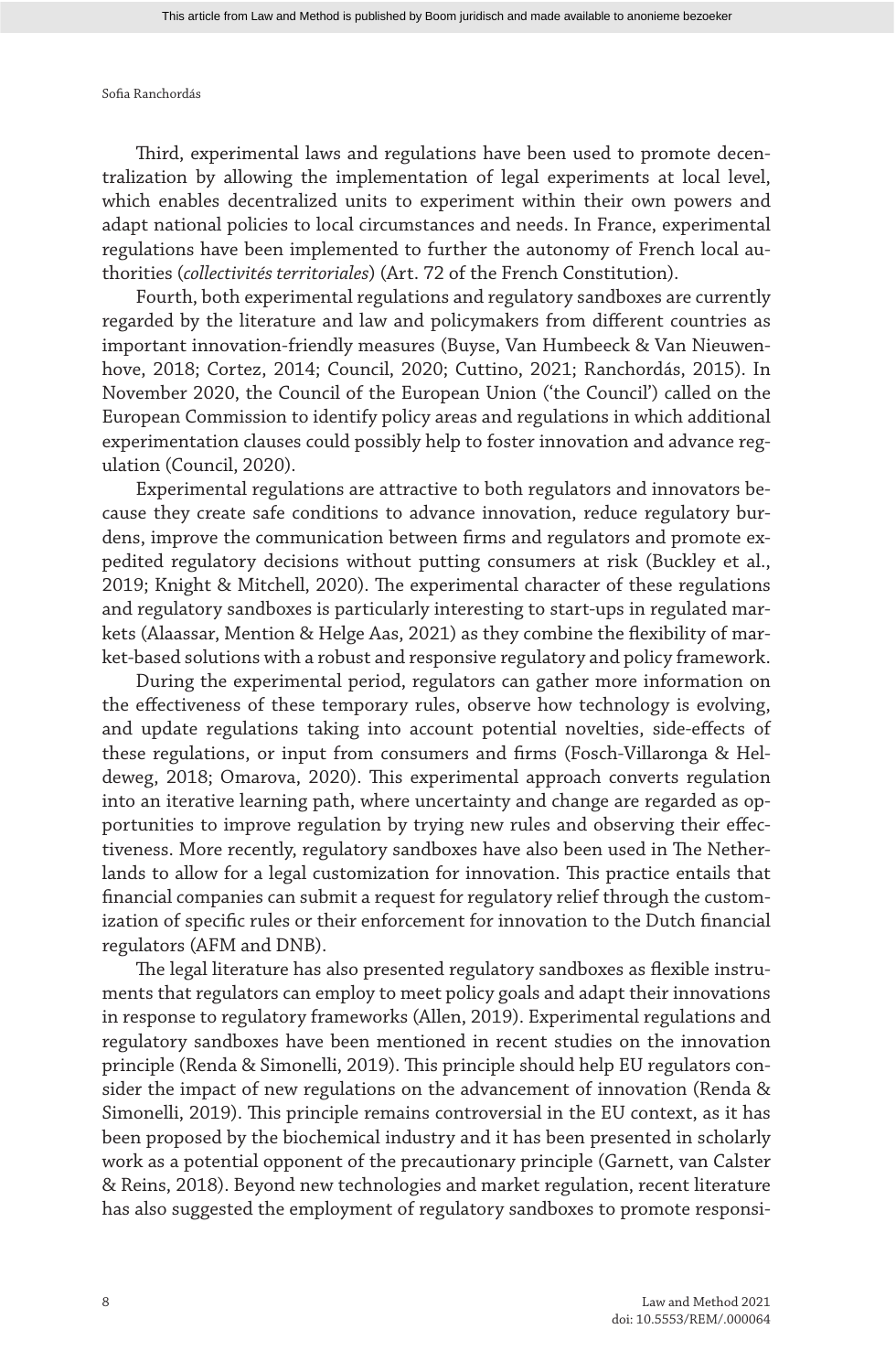ble humanitarian innovation which is also characterized by uncertainty (Martin & Balestra, 2019).

### **3. Experimental Methods**

Whenever we systematically manipulate our surroundings and seek to identify the causal connections and evaluate the effects of this manipulation, we engage in 'experiments' (Gray et al., 2007). This section offers a non-exhaustive overview of the central elements of the experimental method in social science research.

### *3.1 Causation*

Social sciences are interested in the systematic study of institutions, behaviour, social actions, and gain insights into causal relationships (Teele, 2014). Causation has been mainly studied in social sciences through observational and experimental inquiries (Druckman et al., 2011). The aim to determine causation through experimental inquiry is the first element of interest of this section. A cause is an explanation for some characteristic, attitude or behaviour, including in the context of public policy and regulation (Check & Schutt, 2012). A causal effect occurs if the variation in the independent variable is followed by variation in the dependent variable, when all other things are equal. This last element is difficult to achieve outside laboratory conditions but it is possible to design research to create comparable conditions (Check & Schutt, 2012).

Experimental research is ultimately defined as an investigation where the experimenter manipulates one or more variables under carefully controlled conditions (Gray, 2007). 'True experiments' and laboratory experiments with perfectly hermetic conditions are unusual in social sciences. Social scientists do not rely as much on laboratory experiments as natural scientists do because the phenomena they study are not easily manipulated under artificial conditions. Field experiments, quasi-field experiments, and demonstration experiments are thus preferred. Also, quasi-experiments, that is, studies that only have some of the features of the experimental design but do not fulfil all the internal validity requirements, have proven to be helpful in evaluation research studies (Bryman, 2012).

### *3.2 Validity*

Threats to the internal or external validity of research can undermine experimental research. Internal validity refers to the ways in which the conduct or process of experimentation itself may affect the results obtained (Gray et al., 2007). Internal validity is essential to establish whether the treatment that is applied is indeed able to produce a certain effect. Threats to internal validity exist when the scientist's ability to assess the relationship between the independent and dependent variables is blurred (Gray et al., 2007). External validity refers to difficulties in generalizing the findings of experimental research. This critique is often made to laboratory experiments due to the artificial control of the environment in which the testing takes place and the impossibility of reproducing it in the real world.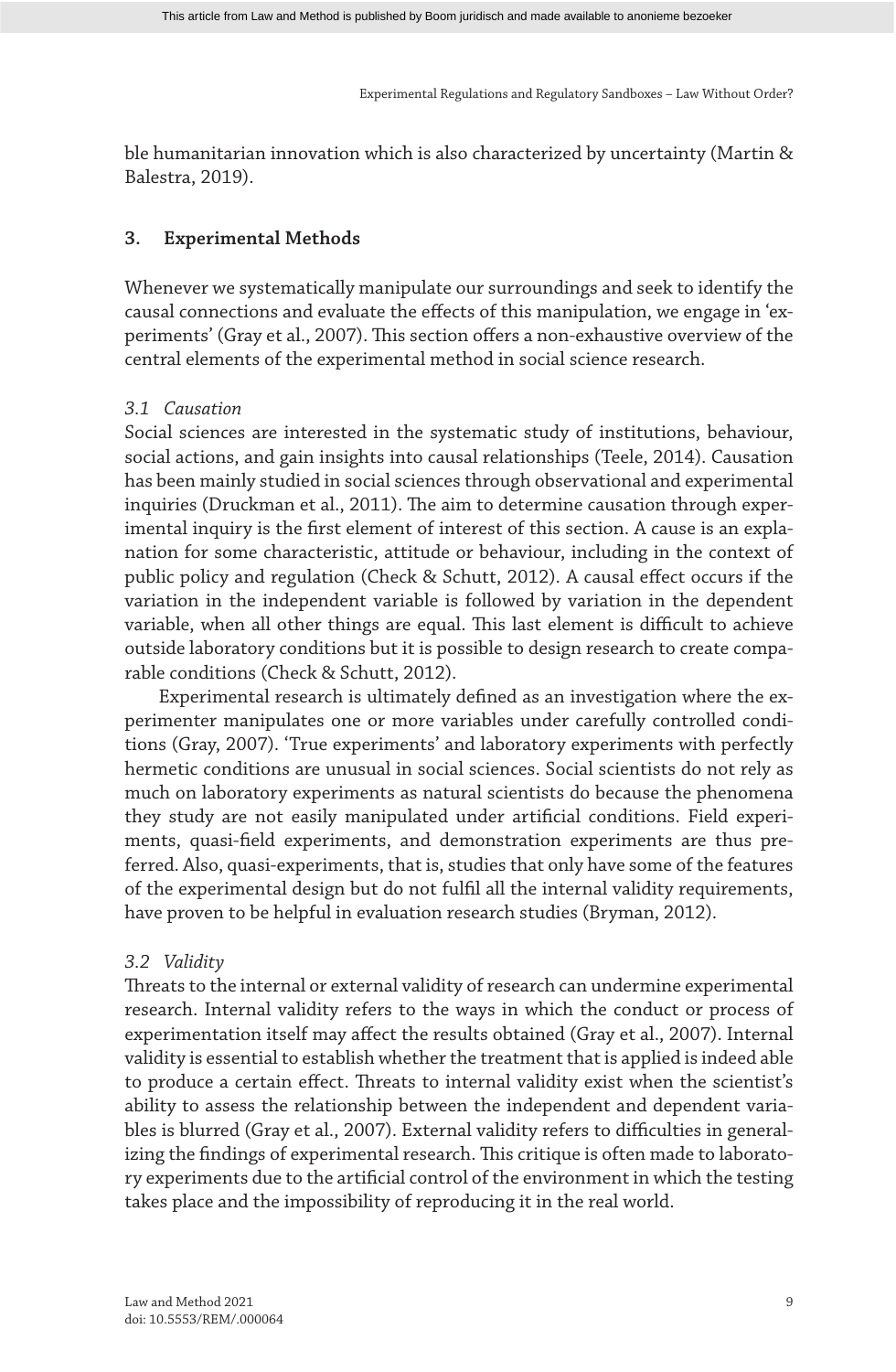### *3.3 Randomization*

The classical experimental design is also known as randomized experiments or randomized trials. Randomization allows for unbiased comparisons as random assignment creates two groups that, apart from the different experimental treatment they are will be administered, only differ from each other by chance (Gerber, 2011). In this context, the experimental inquiry starts with the need to test different ideas, supported by theoretical assumptions, the definition of the independent (proposed causal variable) and the dependent (proposed effect) variables, and ultimately reduced to a hypothesis which will then be tested on a treatment group and a control group. These two groups will be established and it is this that forms the experimental manipulation and therefore the independent variable (Bryman, 2012). The treatment group will be given a different input from the latter. The treatment group will be confronted with the measure under test (independent variable) while the control group will not. The analogy with medicine is perhaps the least complex one in terms of terminological understanding: the treatment group is administered the medicine under trial while the control group will receive a placebo.

One of the central aspects of the experimental procedure is the definition of the two groups, the recruitment of subjects and their random assignment. Through the isolation or minimization of exogenous factors, researchers can determine causality when outcomes vary across the treatment and control groups (Teele, 2014). Randomization in itself also produces similar effects to controlled environments: While the control and treatment groups will not be exactly identical, the law of large numbers will guarantee that as the size of the group increases, there will be a higher probability of convergence. This will mean that the distribution of both groups with regard to every feature − except for the treatment under experiment − are increasingly likely to be the same (Abramowitz, Ayres & Listokin, 2011; Ayres, 2008). Randomized experiments have become particularly popular in development economics research. Thanks to the close collaboration between researchers and implementers, they allow the estimation of parameters that would not otherwise be possible to estimate (Banerjee & Duflo, 2009).

### *3.4 Validity*

Field experiments − randomized control trials − allow social scientists not only to establish causality but also to test the magnitude of treatment effects in real-life conditions (John, 2017). They combine the internal validity of randomized experiments with increased external validity, or generalizability, obtained through conducting an experiment in real-world circumstances (Gerber, 2011). Over the last decades, field experiments have proven to be particularly interesting to economists and political scientists who have sought to gain the advantages of internal validity under experimental controls while limiting the challenges of external validity (Druckman et al., 2011; Teele, 2014). Experiments in the field allow policymakers to assess the effect of changing or implementing new institutions on a small scale before fully implementing a project which could have important costs and consequences for society as a whole (Carpenter & Harrison, 2005). It is thus not only a method to establish causality but also to gather information.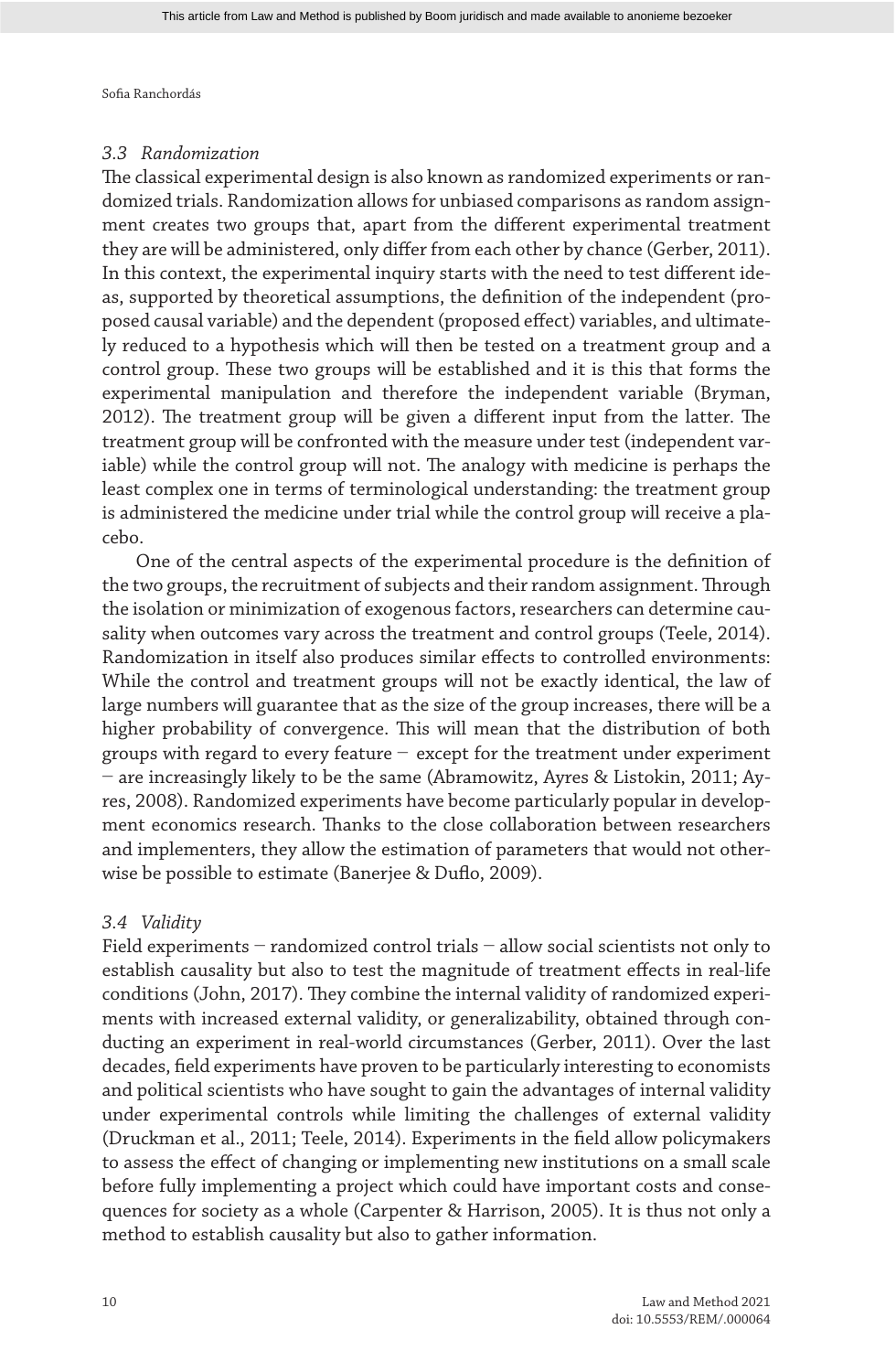The realism offered by field experiments comes nonetheless at the expense of the loss of control. Field experiments, even when well-designed, have limitations (Cuttino, 2021). In field experiments, it is more difficult to control stimuli the treatment group is exposed to, there are more recruitment challenges, and there is the risk that recruited subjects cannot or do not want to participate after they have been recruited (Druckman et al., 2006, 2011). Many of the objections and concerns raised against field experiments are common to any form of microevaluation, experimental or not (Banerjee & Duflo, 2009). These objections have been addressed by social scientists through enhanced caution with overinterpreting results, the organization of replication studies and the definition of best practices when designing field experiments (Banerjee & Duflo, 2009).

### **4. Methodological and Legal Shortcomings**

In 2019, the French Council of State conducted a thorough research into national and local experimental legal regimes, concluding that most experiments conducted in the previous two decades were characterized by a number of methodological shortcomings (Conseil d'Etat, 2019). These shortcomings included (i) the definition of contradictory objectives; (ii) ill-defined association of actors and the public concerned by the experiment; (iii) inaccurate construction of the sample; (iv) generalization of the measure tested before its evaluation (Conseil d'Etat, 2019). These methodological shortcomings weakened the results of the underlying legal experiments and could potentially mislead public decision-makers. The French Council of State also found that certain legislative actions were incorrectly portrayed as experiments or were used not to gather evidence but rather to support decisions that had already been taken (Conseil d'Etat, 2019). In some cases, authorities decided to implement the measure before the experiment came to an end. The French Council of State recommended greater care in the design of the experimental legal regimes; in the definition of their duration, the definition of its objectives, and the establishment of their evaluation criteria. This section draws upon these methodological shortcomings (Conseil d'Etat, 2019) to discuss the relationship between methodological shortcomings and the failure to comply with the legal frameworks applicable to experimental regulations and regulatory sandboxes.

At the resemblance of other permanent and non-experimental laws and regulations, experimental legal regimes must comply with the general principles of national and EU law and follow general rules on good legislative and regulatory drafting (Baldwin, 2010; Xanthaki, 2014). Some decades ago, the scholarly literature as well as courts in The Netherlands, France, Germany and EU (Horn, 1989; Philipsen, Stamhuis & de Jong, 2021; Ranchordás, 2014) were critical of the constitutionality and legality of experimental legal regimes. However, nowadays, there is greater consensus that if experimental legal regimes are 'well-designed', these instruments will be deemed as legal. Nevertheless, there is little guidance or research into the meaning of 'the good design' of experimental legal regimes.

Legal principles, regulatory and methodological requirements serve different purposes (rule of law, rationality of regulation, and soundness of research, respectively). However, I argue in this section that all these requirements establish that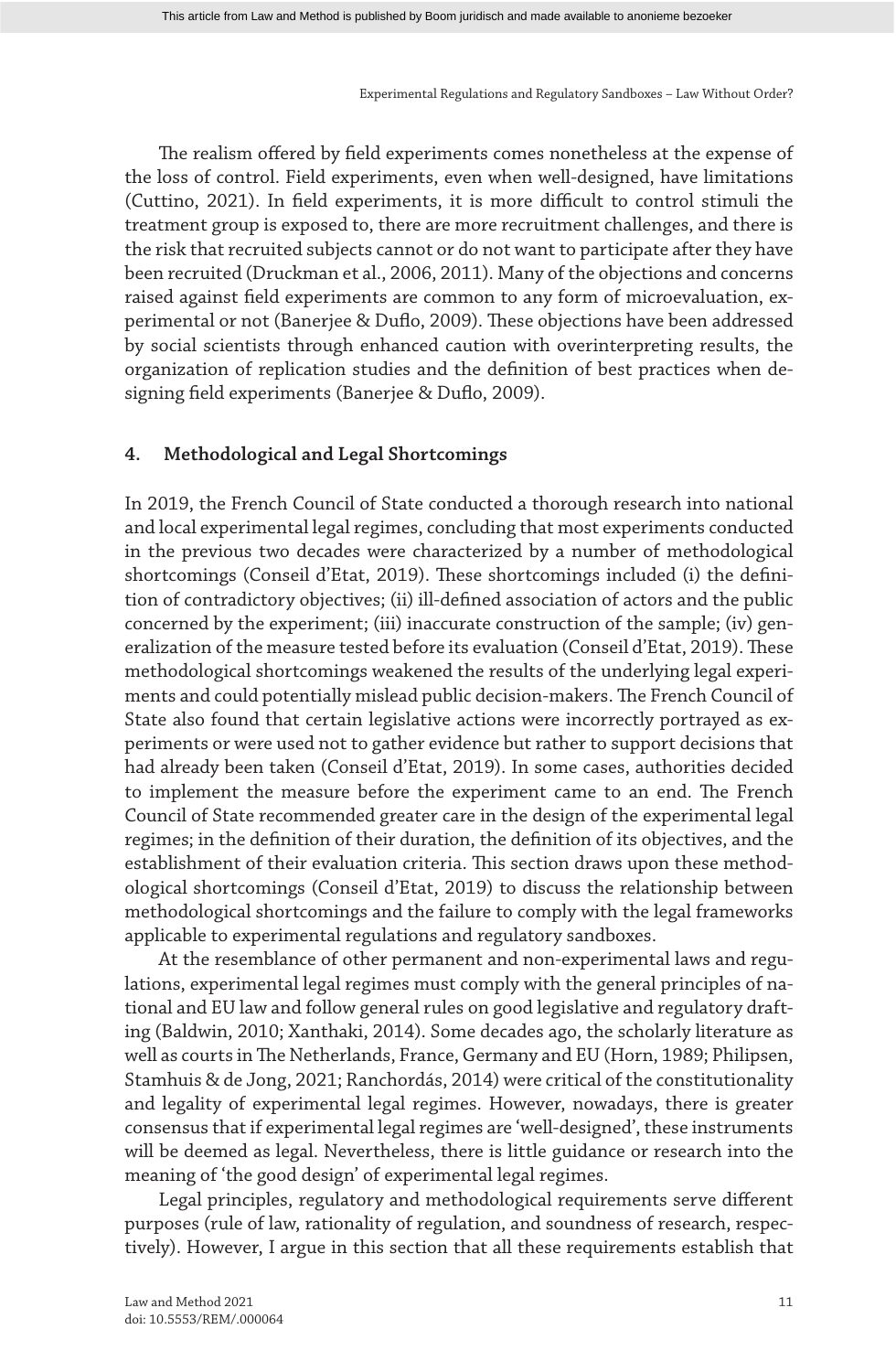experimental legal regimes should be designed in a transparent, accountable, proportionate and predictable way. As this section explains, there are important connections between the legal framework applicable to experimental legal regimes and their methodological design. This section presents first the general elements that in the countries under analysis, are part of the legal frameworks applicable to experimental legal regimes. I then explain how experimental legal regimes fail to comply with the law when their methodology is tainted with deficiencies.

### *4.1 Legal Requirements*

This subsection offers a brief glimpse of some of the key legal requirements applicable to experimental legal regimes. National legislation, regulatory guidance and judicial interpretation of rules may differ and impose additional or additional legal requirements.

### *4.1.1 Principle of Legality*

Experimental legal regimes should abide by the principle of legality, which means that experimental regulations and regulatory sandboxes (at the resemblance of other forms of delegation or devolution) should be based on an explicit statutory authorization (statutory experimental clauses) which sets the limits of the power to experiment (Heldeweg, 2017; Ranchordás, 2014). An explicit statutory authorization is not required when the regulator in question already has the power to implement a law in different ways and the power to experiment is implicit and not contrary to conferred regulatory powers. Before the 2003 amendment of the French Constitution, the French Council of State ('Conseil d'État') and the French Constitutional Council ('Conseil Constitutionnel') were asked on several occasions to analyse the legality of several experimental laws and establish a number of legality conditions which were later incorporated in Articles 37 and 72 of the French Constitution and embraced outside this country. According to these institutions, French experimental legal regimes should be limited in time; the legislator should define (by law) precisely the nature and the scope of the experiments, the cases in which they can be undertaken, the conditions, and the procedures according to which they must be the object of an evaluation leading to their maintenance, modification or abandonment (Conseil d'Etat, 2019). Nevertheless, the specific terms that are crucial for the methodological value and which determine how an experiment is operationalized (e.g. duration, condition, evaluation criteria) of an experiment are determined casuistically by law. Even though regulatory sandboxes are primarily enforcement policies, their legality can also be questioned as the statutory power to create enforcement differentiations tends to be based indirectly on the general regulatory powers of regulators (Philipsen, Stamhuis & de Jong, 2021). The AI Regulation Proposal is an exception as, at the time of writing, it already includes an explicit legal basis for regulatory sandboxes.

### *4.1.2 Legal Certainty*

The principle of legal certainty entails that laws should be clear, foreseeable, coherent, determinate, and predictable so that citizens, when placed in a specific situation where they would like to exercise their rights, know what rules to follow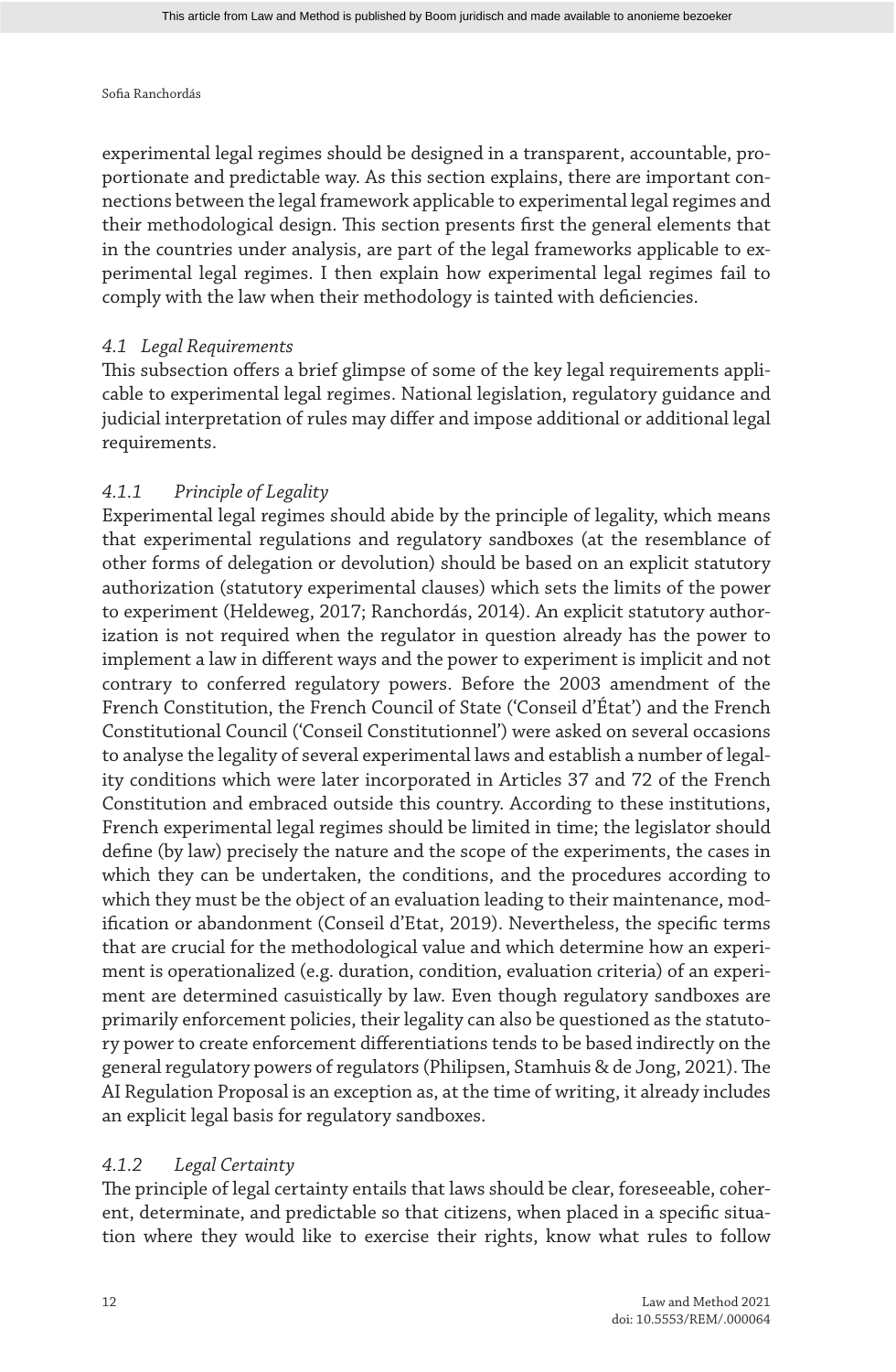(Popelier, 2008). The Dutch Council of State has expressed on numerous occasions its apprehension regarding the potential tension between experimental legislation and the principle of legal certainty (Interdepartementaal wetgevingsberaad inzake experimenteerbepalingen, 2000). Experimental legislation rarely amounts to a state of 'bare uncertainty' where individuals do not know what their rights are (Ranchordás, 2014). Moreover, in a fast-changing society, legal certainty is interpreted as a dynamic concept which cannot require that legislation foresees every single phenomena it applies to (Popelier, 2008). Nowadays, experimental legal regimes are thought to be compatible with legal certainty, if it is clear what regulators are exercising their powers to experiment and how, how long the experimental regime will last, how it will be terminated and evaluated, and if citizens can determine their own legal position in the context of an experimental legal regime (Philipsen, Stamhuis & de Jong, 2021; Ranchordás, 2014).

## *4.1.3 Equal Treatment*

Experimental legal regimes introduce elements of differentiation between citizens and companies. Nevertheless, this differentiation is inherent to any experiment (AG Maduro, *Arcelor Atlantique*, Case C-127/07. EU:C:2008:728). Therefore, experimental legal regimes do not necessarily violate the principle of equal treatment as long as the experimental character of the law is clear, the terms of the experiment are well defined, the differentiation is necessary for the implementation of the experiment and proportionate considering its expected benefits. In 1993, the French Constitutional Council established that the principle of unequal treatment was not violated as long as

the nature and scope of these experiments [were precisely defined] as well the cases in which they [could] be undertaken, the conditions and procedures according to which they must be the subject of an evaluation leading to their maintenance, to their modification, their generalization or their abandonment. (Conseil d'Etat, 2019).

Since regulatory sandboxes are relatively novel instruments, the conditions for equal treatment have not been well investigated. In France, the financial regulator (AMF) has criticized the proliferation of the regulatory sandbox approach to regulation which distinguishes between historical actors fully subject to regulation; the new actors selected by the supervisor for a regulatory sandbox (and *de facto* subject to light regulations); and finally those also innovative market actors who were not selected by the regulator for the regulatory sandbox and thus are subject to the same rules as historical players, even though they offer services that are comparable to their competitors admitted to the 'sandbox'.

# *4.1.4 Transparency and Accountability*

Experimental legal regimes should be strictly guided by the general principles of transparency and public accountability. These principles require not only the publication of sufficient information about the legal framework and operationalization of the experiments but also their management. Since regulatory sandboxes apply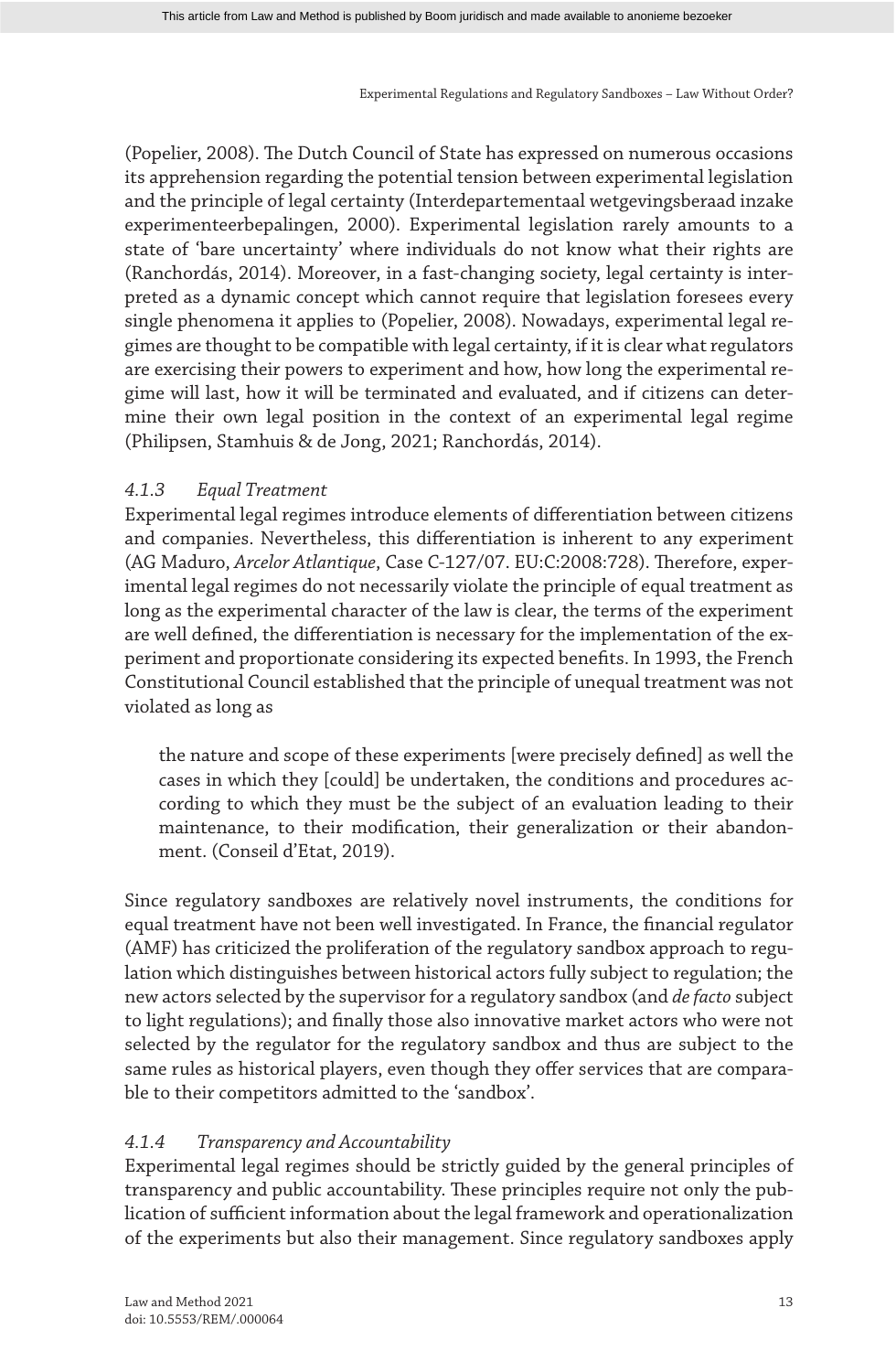more favourable conditions to a limited number of firms, they are also expected to be designed and monitored with enhanced transparency (Knight & Mitchell, 2020). Regulators should be able to guide firms, review their projects and correct their course if any risks emerge. Given the close collaboration between private firms and regulators in the context of regulatory sandboxes, there is the risk that public and private interests become blurred in these contexts (Philipsen, Stamhuis & de Jong, 2021). The casuistic nature of regulatory sandboxes also puts additional pressure on public accountability as it is difficult to control the exact benefits and shortcomings of the experimental regulatory relief and the advantage that is being provided to firms (Philipsen, Stamhuis & de Jong, 2021).

#### *4.2 Methodology and Compliance With Legal Framework*

Many of the mentioned legal requirements can only be fulfilled if sufficient attention is devoted to the design of experimental legal regimes. The violation of rules on how to conduct scientifically sound and objective experiments can entail a violation of the law for different reasons. First, the principles of good science overlap on several aspects with the principles of good lawmaking and good government (e.g. transparency, duty of care). While experimental legal regimes may at first sight restrict certain legal principles such as equal treatment, this restriction (or cost) will only be justified if the experiments yield certain benefits (e.g. evidence-based regulations following a successful experiment, complete information about the effects of a certain regulation) that exceed potential costs. If the experiment is poorly designed, it will most likely not produce these benefits and, therefore, those restrictions will not be justified and will be deemed disproportionate. To illustrate, if the experimental legal regime is only applied to a small and specific part of the population without any explanation of the reasons why this group was selected and why, there will be a violation of the equal treatment, proportionality and transparency requirements. At the same time, the experiment will have no external validity because the group in which the test occurred may not be representative of the whole population.

Experimental legal regimes showcase the connection between two important aspects of public policy which are often analysed in isolation: compliance with the rule of law and methodological design. Both experimental regulations and regulatory sandboxes must always be grounded in the rule of law and their design should be compliant with the principles of legality, legal certainty, equal treatment, proportionality and transparency. In order to assess whether this is the case, regulators must ensure that the design of experimental legal regimes fulfils several methodological requirements.

In The Netherlands, there are multiple examples of experimental legal regimes which were not adequately evaluated, did not have clear limits and objectives from the very beginning, or that were converted into permanent laws even though it was clear that the results of the experiment were negative (Ranchordás, 2014). The first example is the Dutch experiment with 'dentist prices' which was prematurely terminated. In 2012, an experimental law was introduced to introduce free market prices in dental hygiene which had been regulated until then. This law was by no means a school example of an experimental legal regime: The 'experimental law'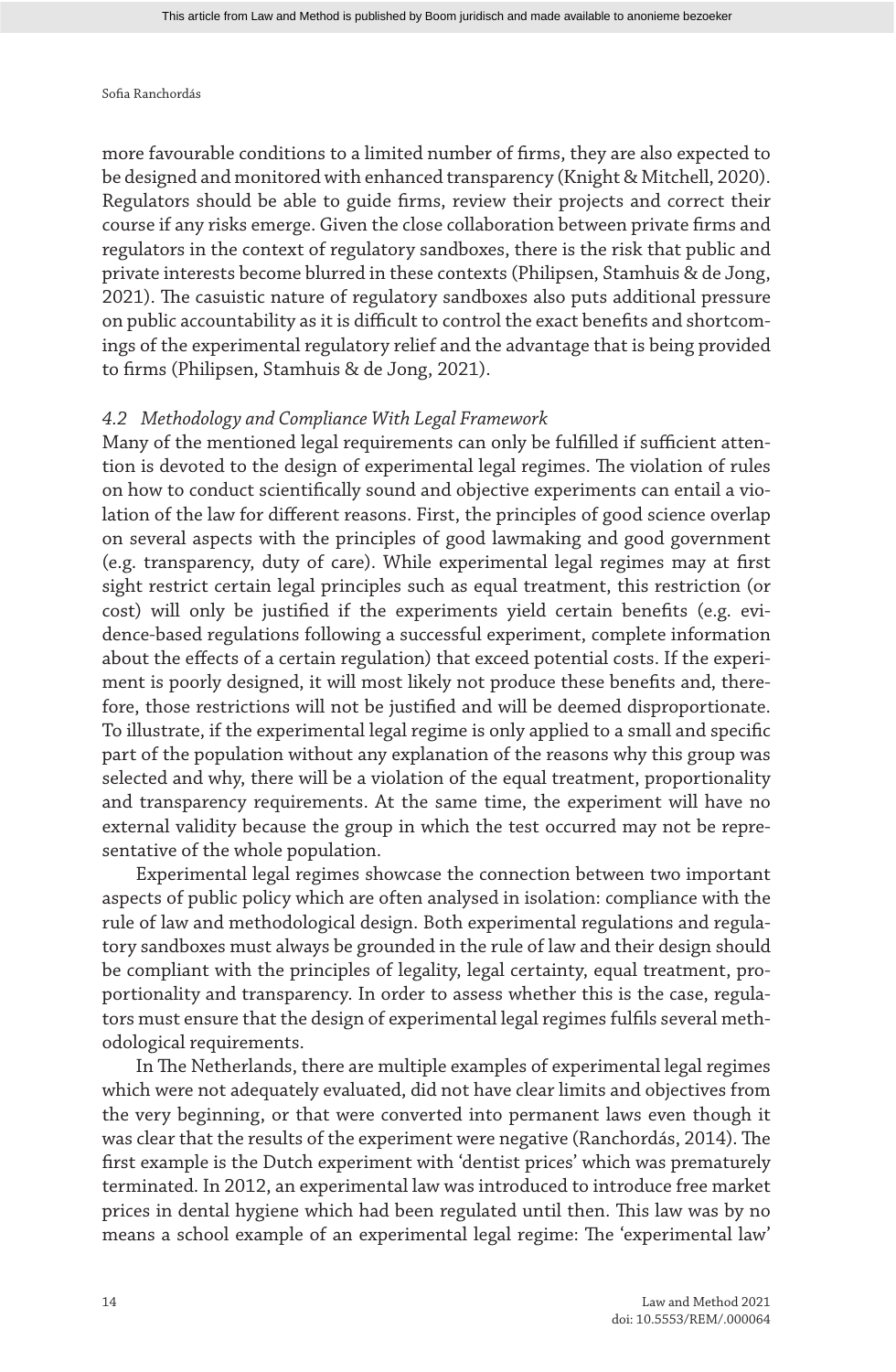was a temporary statute applied to the whole territory and there were thus no sample and control groups. Moreover, the experiment was prematurely terminated due to political pressure (De Nationale Ombudsman, 2015; van Loghum, 2012). The regulator's preliminary evaluation (Nederlandse Zorgautoriteit) was disregarded, even though it was insufficient to understand whether the experiment would be successful after an initial trial period. The Dutch association of dentists submitted a complaint to the Dutch Ombudsman after unsuccessful court challenges, criticizing the lack of transparency and poor implementation of the experiment.

A second example of the methodological challenges of experimental legal regimes with legal implications is the Doctoral Education Experiment Decree. In The Netherlands, PhD students are university employees with a labour contract. This experiment derogates from this rule and converts PhD candidates into students with scholarships instead of labour contracts. This change could allegedly allow for the increase of the number of PhD vacancies, reduce costs, and encourage PhD students to design their own proposals rather than working on predetermined projects. Dutch universities could register for this experiment until mid-2016 but only the University of Groningen was interested in doing so. The experiment is set to end in August 2024 but its limited design, population and the lack of controlling elements affect both the internal and external validity of the experiment. After years of experimenting with a less favourable PhD-regime, it is unknown whether the availability of these scholarships indeed had a positive impact on the results or whether the latter had a different cause. Moreover, this experiment proved to be controversial from a legal perspective as PhD students from the only participating university feel unequally treated vis-à-vis their colleagues conducting doctoral research with a labour contract. It is also unclear whether this experiment is proportionate when weighing its costs against its benefits.

Regulatory sandboxes have also been critiqued for their casuistic design and non-representative cohorts which promoted a 'race to the bottom' and offer limited learning potential and applicability outside their original experimentation area (Allen, 2019; Omarova, 2020). The methodology of regulatory sandboxes is defined top-down by regulators and may vary not only from sector to sector but also from sandbox to sandbox. Since sandboxes are still fairly recent, there are no systematic studies comparing the methods used by regulators but it is clear that their design is determined on a case-by-case basis.

Experiments can help estimate the effectiveness of different laws and regulations but, as the literature (Abramowitz, Ayres & Listokin, 2011; Listokin, 2008) has explained, methodology is key. Lawmakers refer to 'experiments' too loosely, conferring a wrongful scientific sense to temporary laws or simply new measures for which there is no full political compromise at the time of their enactment. These loose experiments rarely comply with any clear set of methodological rules or the rules designed for scientific experiments such as random assignment of measures, the design of representative control and sample groups, and evaluation methods (Abramowitz, Ayres & Listokin, 2011; Dorf & Sabel, 1998). It is important to highlight that it should not be expected from legal experiments to fully emulate the scientific method. However, an appropriate level of randomization, a clear methodological framework could help ensure the objectivity, effectiveness,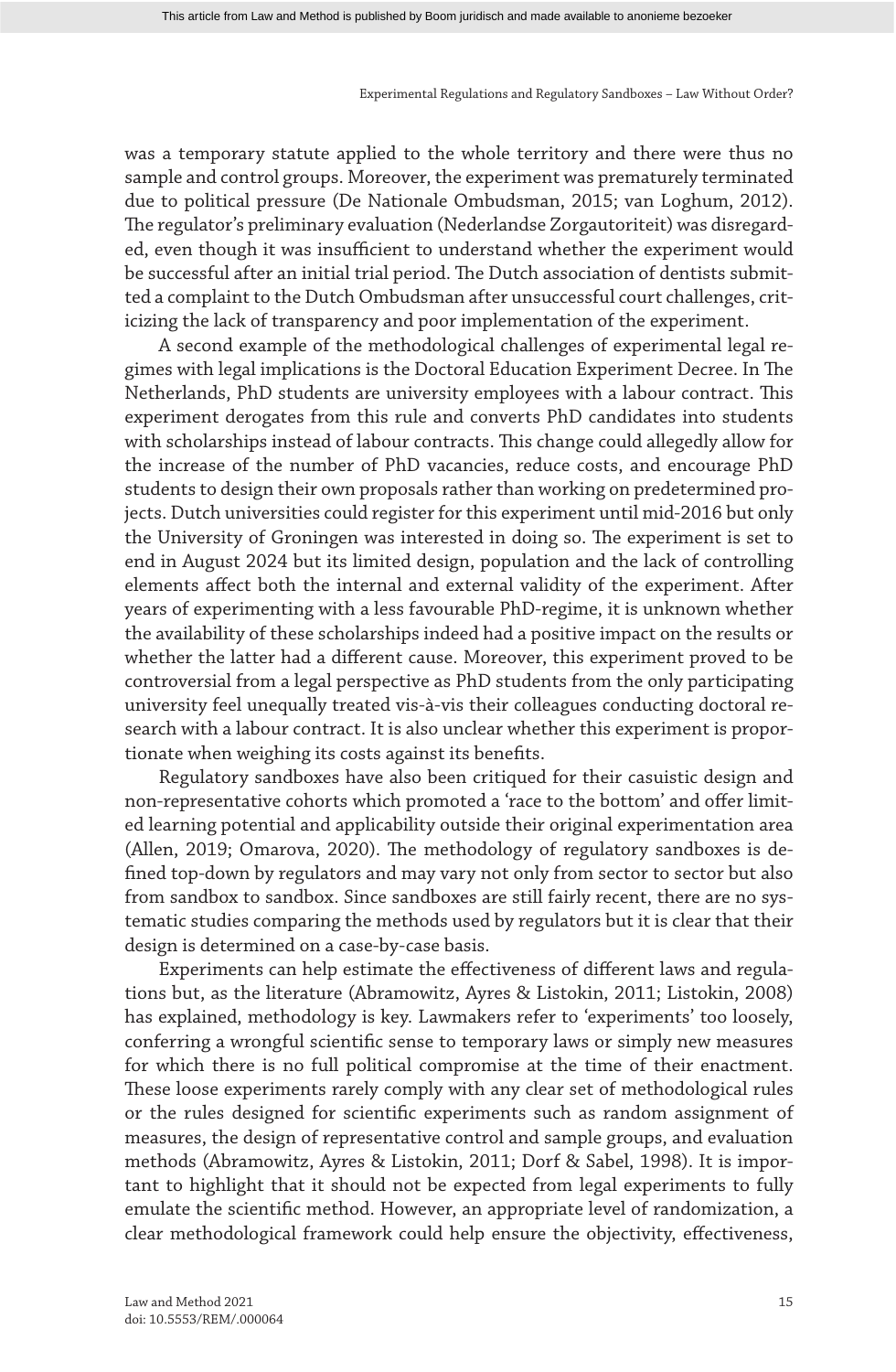validity and legality of experimental legal regimes (Abramowitz, Ayres & Listokin, 2011).

### **5. A Legal and Methodological Framework for Experimental Legal Regimes**

This section suggests a general legal and methodological framework for the design of experimental legal regimes. This framework does not aim to shape 'perfect experiments' in law and regulation. Instead, its central aim is to address the methodological shortcomings described in Section 3, ensure that experimental legal regimes can be evidence-based instruments and promote greater transparency, effectiveness assessment, rationality and objectivity within experimental legal regimes. It draws inspiration from the methods employed in field experiments (Banerjee & Duflo, 2009) without seeking to transpose every single element of it to the world of law and regulation. This section suggests that the adoption of general guidelines, best practices, and more uniform regulation for experimental legal regimes (including a minimum of methodological conditions) will not limit the room for experimentation (Cuttino, 2021). It will define it and increase its effectiveness and validity. Moreover, I do not argue that all the elements of an experimental legal regime should be set in stone through a general framework. Specific elements such as the duration and the individual evaluation criteria of an experimental legal regime can only be determined on a casuistic manner.

The proposed design framework could also promote uniformity in the design of experiments, including regulatory sandboxes. While regulatory sandboxes from the financial sector have inspired other sector-specific regulators who recently adopted these experiments, the existence of a general framework could establish minimum soundness requirements. Moreover, a general framework could be an additional tool for the judicial review of experimental legal regimes. For example, it could help courts assess whether individuals who fell outside the scope of the experimental legal regime were effectively disfavoured in a subjective and disproportionate manner or whether the differentiation introduced by the experiment was objective and inherent to the experimental method. The existence of clear and complete methodological elements for regulatory sandboxes can also contribute to their generalization and facilitate replication studies with other cohorts.

#### *5.1 Design*

The sound design of experimental legal regimes should entail that the objectives of the experimental legal regime or the hypothesis to be tested are defined from the very beginning of the experiment and if possible, precede it. This design framework should not require regulators to produce overly complex theoretical reports explaining on what grounds their hypothesis is based. A design framework for experimental regimes does not aim to replace other existing complex regulatory assessment frameworks such as regulatory impact assessments. It is instead a complementary checklist that can complement regulators' better regulation toolbox when considering the use of experimental legal regimes. Nevertheless, there should be evidence that an experimental legal regime is objectively required and it is not merely the response to unfunded claims, political pressure or lobbying.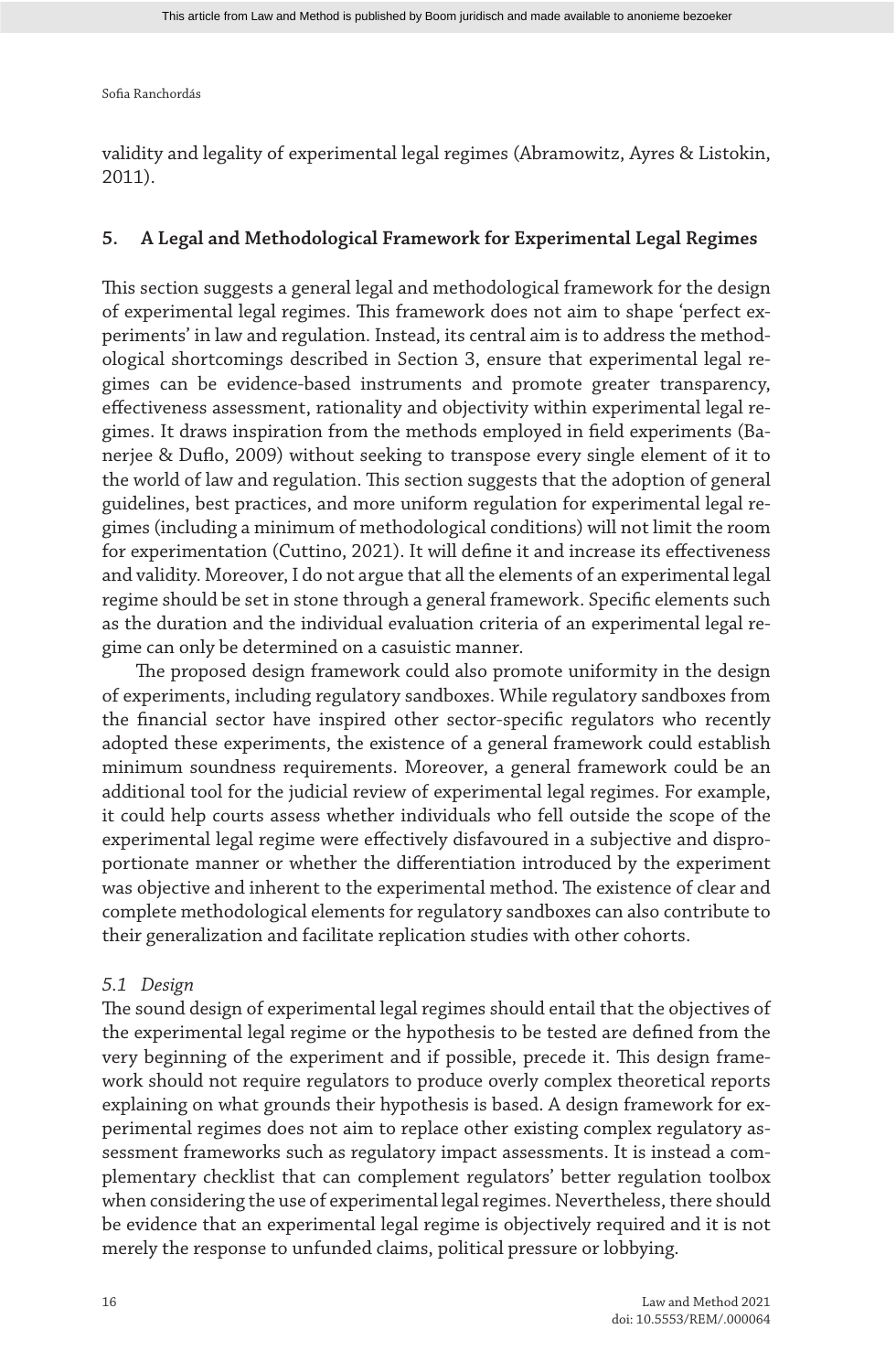Moreover, the independent variable (cause) as well as the dependent variables should be clearly stated and explained in the design of the experiment. In a real-life setting, there is limited control over extraneous variables and also this should be acknowledged to guarantee that the results of the experiment are not overinterpreted. Moreover, the hypothesis should be formulated in comprehensive but easily perceptible terms so that all stakeholders are aware of what is being tested and how. The implementation of this requirement could be translated in the formulation of clear, well-defined, precise and manageable questions and study design components. The definition of the different components of the hypothesis under testing should also be accompanied by the determination of different possible options on how to conduct the intervention and a recommendation on the advised option. To illustrate, in the context of a regulatory sandbox, regulators may wish to test whether alleviating regulatory burdens (e.g. market entry licenses) on businesses will support the innovation process. A general design framework may offer guidance to regulators, elaborating on how to explicitly define the terms of regulatory relief and determine what options regulators could implement (e.g. temporary derogation from rules, assistance with compliance). Also, this framework can also offer guidance on how to determine the optimal duration of an experiment. In order to guarantee that an experimental intervention yields effective results, the duration of the experiment should be proportionate to the characteristics of the sector, the complexity of the experiment, and the willingness of firms and citizens to participate in short or long-lived experiments and the impact of this duration on their rights. In complex cases, pre- and post-testing moments can be added to the experimental design. Clear guidance on the design of the hypothesis, the intervention as well as a proportionate duration are likely to advance the protection of the principles of legality, legal certainty, equal treatment and proportionality in the context of the implementation of experimental legal regimes. In some countries and sectors, regulators may already consider these elements when reflecting upon the design of experimental regulations and regulatory sandboxes. The introduction of a general framework can guarantee that this occurs in a systematic way.

### *5.2 Treatment Group, Control Group and Random Assignment*

The sound design of experimental regulations and regulatory sandboxes should encompass the definition of comparable groups as well as the random assignment of experimental legal measures within them. Random assignment will be difficult – but not impossible – to implement under real-life conditions in the context of experimental legal regimes. Moreover, from a legal perspective, random assignment requires that the conditions for random assignment are designed so as to ensure that the differentiated treatment that is imposed does not violate existing legal and constitutional frameworks.

Both regulatory sandboxes and experimental regulations should admit participants as much as possible through a controlled system of self-selection and voluntary participation. The selected groups should be representative of the population or sector. This ensures that the differentiated treatment is justified not only for the strict purpose of the experiment but also for external validity purposes. As it has been mentioned earlier, many experimental legal regimes compare the experimen-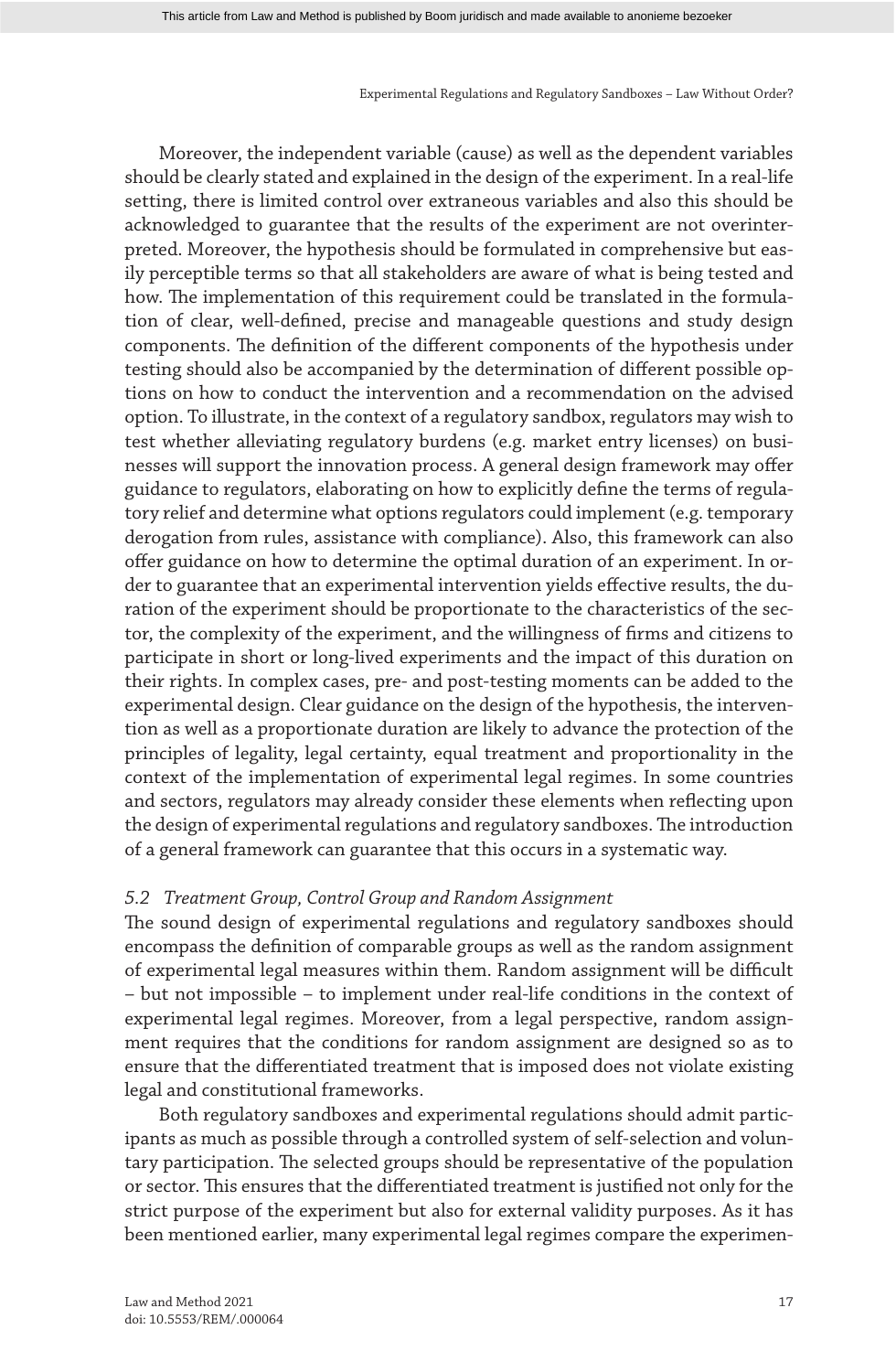tal measure to 'past conditions' but apply the new measures to the whole citizenry at once on a temporary basis. It is important to ensure that the treatment and the control elements take place at the same time for quasi-optimal comparison.

Other empirical measurements such as the development of performance indicators through descriptive statistics or focus groups could also help legislators assess the success or failure of different experimental regimes, including their desirability. It is, nonetheless, important that there is a clear term of comparison for any experiment and that the participants are representative of society or their sector.

#### *5.3 Evaluation*

The assessment of an experiment and its results should include clear guidelines for the evaluation of an experimental legal regime: evaluation criteria, type and moment of evaluation to be conducted, the profile or identification of the evaluator, data gathering methods and how to evaluate data, circumstances that justify terminating or extending the duration of an experiment. According to the French Council of State (Conseil d'État 2019), experimental legal regimes should be evaluated by either a general inspection, an independent council consisting of scientists and administrators, a specialized service, a ministry evaluation committee or an expert body. Once the evaluation indicators have been defined, the French Council of State (Conseil d'Etat, 2019) has underlined that it is important to ensure that the data to measure them is available throughout the experiment. This may require a specific data collection system, which should be planned before launch. Ideally, it should also be ensured that similar data will be available for a comparable sample or territory that remains outside the experiment. The data format must be uniform and usable. These datasets often include personal data, and are therefore subject to the legislation that protects them – namely the General Data Protection Regulation (GDPR) and other European and French sector-specific regulations.

#### **6. Conclusion**

In this article, I delved into the methodological shortcomings of experimental legal regimes and how this affects their legality. Experimental legal regimes are not the only regulatory instruments that suffer from methodological problems. Rather, this also affects permanent laws and regulations and this problem has been partially discussed by the literature on legislative methods, evidence-based lawmaking and regulatory quality (Mousmouti, 2018; Mosley & Gibson, 2017; Van Gestel & de Poorter, 2016). Indeed, the development of regulatory impact assessments and other regulation decision-making methodologies aims to ensure that regulation is justified by evidence-based procedures and is designed to be effective (Baldwin, 2010; Radaelli & de Francesco, 2010). Nevertheless, methodological deficiencies in experimental legal regimes raise greater concerns than permanent legislation in terms of legality, equal treatment, transparency, and proportionality because they introduce important differentiations between citizens (e.g. the regulatory relief provided by a sandbox means that the selected sandbox participants can develop their products with temporary disregard for otherwise required licenses). These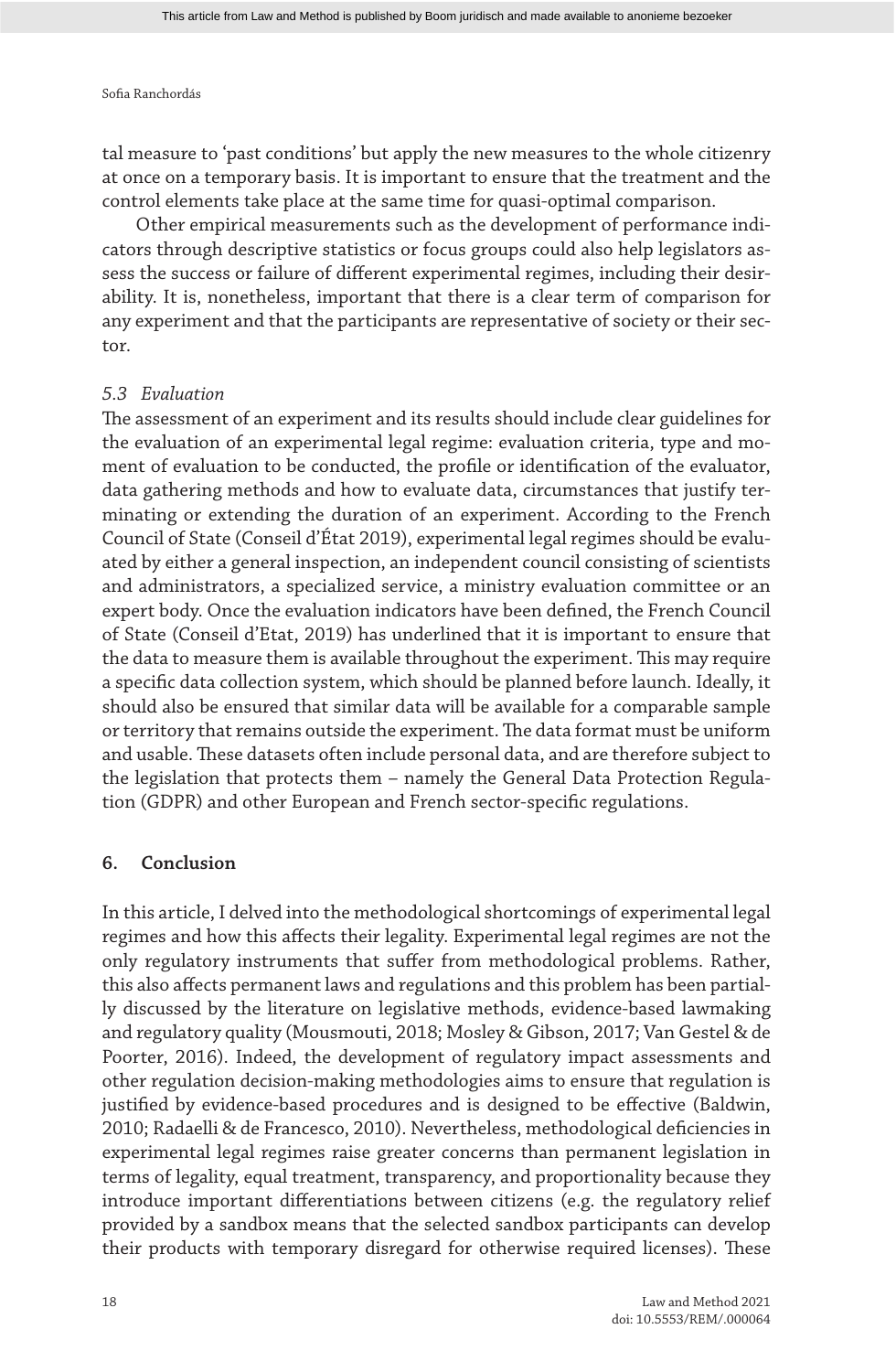differentiations are only legally justified when they serve the objective purpose of an experiment (e.g. to obtain evidence of the effectiveness of a new legal measure or approach). When these differentiations are no longer valid because their deficient methodology renders their results biased, then experimental legal regimes are affected by both methodological and legal shortcomings. This article has sought to address this problem and offer insights into the possible path to the greater objectification of experimental legal regimes. It does so by drawing a parallel between experimental legal regimes and field experiments.

The comparison between field experiments and experimental legal regimes is by no means perfect. Also, the aim of this article is not to encourage lawmakers to fully engage in field experiments. However, lessons can be learned from the scientific method. Both field experiments and experimental legal regimes are experiments with real-life circumstances. While this inevitably gives rise to ethical and practical concerns as well as the challenge of exercising control and determining causality, recent field experiments with social policies (Banerjee & Duflo, 2009) have demonstrated the possibility of conducting meaningful experiments. Despite the imperfect comparison, field experiments can inspire lawmakers and regulators to devote greater attention to the design of experimental legal regimes and confer greater objectivity to experiments in the legal realm. This will contribute not only to the validity of experimental legal regimes but also to citizens' trust in their legality.

Experimental legal regimes do not aim to be the exact legislative or regulatory equivalents of clinical trials. They are instead acknowledgements that lawmaking takes place in a complex environment that is inherently characterized by uncertainties and permanent changes (Mousmouti, 2018). Future interdisciplinary scholarship can help refine this framework and with the support of empirical evidence, it will be possible to assess the broader value of regulatory sandboxes and experimental regulations in the advancement of evidence-based lawmaking.

### **References**

- Abramowitz, M., Ayres, I. & Listokin, Y. (2011). Randomizing law. *University of Pennsylvania Law Review, 159*(4), 929-1005.
- Ahern, D. (2020, March). Regulators nurturing FinTech Innovation: Global evolution of the regulatory sandbox as opportunity based regulation. (European Banking Institute Working Paper Series No. 60). Retrieved from https://ssrn.com/abstract=3552015 or doi:10.2139/ssrn.3552015.
- Alaassar, A., Mention, A. & Helge Aas, T. (2021). Exploring a new incubation model for Fin-Techs: Regulatory sandboxes. *Technovation, 103*, 102237. doi:10.1016/j.technovation.2021.102237.
- Allen, H. J. (2019). Regulatory sandboxes. *The George Washington Law Review, 87*, 579-622.
- Ayres, I. (2008). *Super crunchers: Why thinking-by-numbers is the new way to be smart*. London: Bantam.
- Baldwin, R. (2010). Better regulation: The search and the struggle. In R. Baldwin, M. Cave & M. Lodge (Eds.). *The Oxford handbook of regulation* (pp. 280-298). Oxford: Oxford University Press.
- Banerjee, A. V. & Duflo, E. (2009). The experimental approach to development economics. *Annual Review of Economics, 1*, 151-178. doi:10.3386/w14467.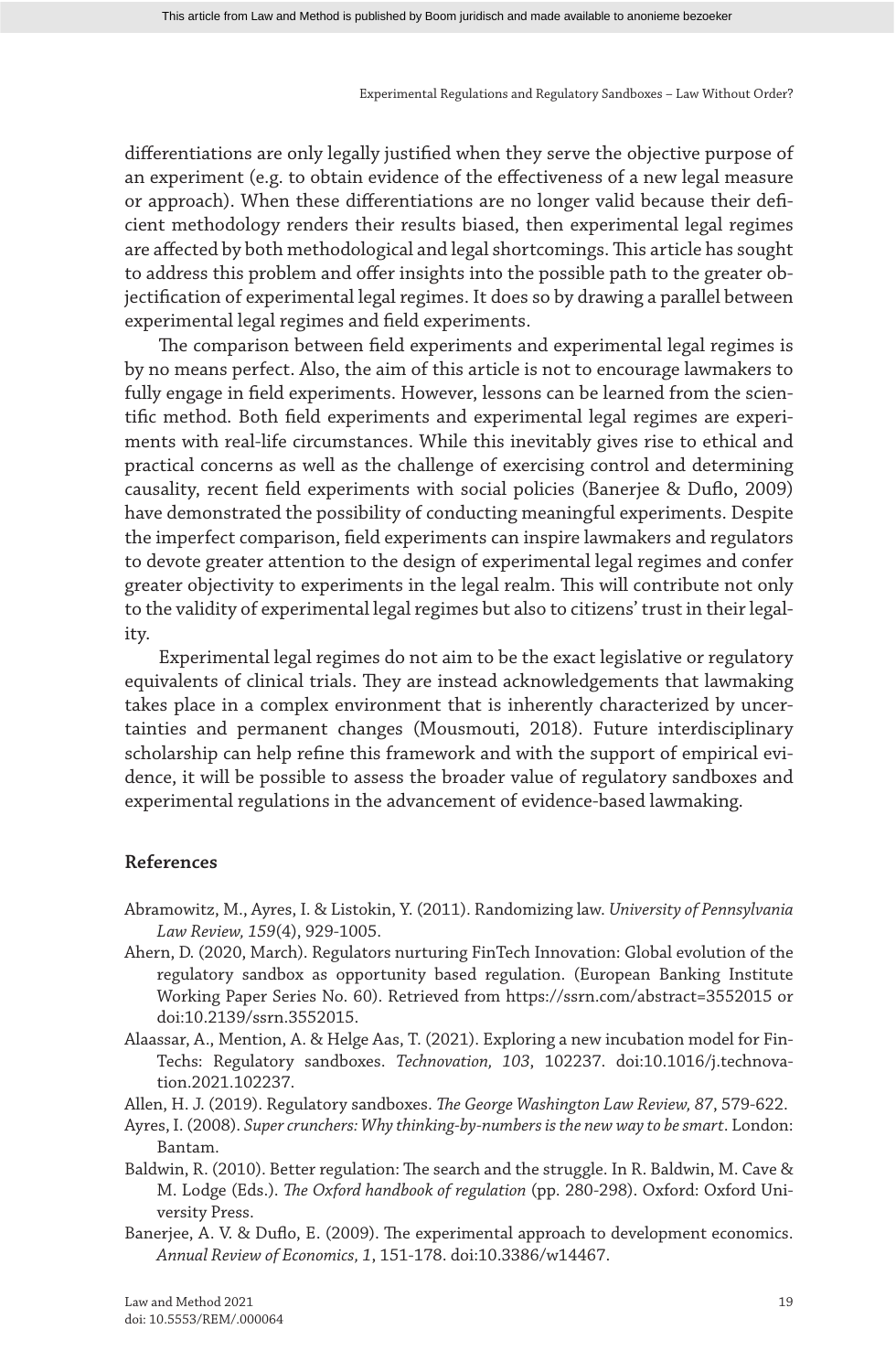- Bar-Siman-Tov, I. (2018). Temporary legislation, better regulation, and experimentalist governance: An empirical study. *Regulation & Governance, 12*, 192-219. doi:10.1111/ rego.12148.
- Bohn Stafleu van Loghum. (2012). Tandartsrekening nietig bij onvoldoende transparantie. *Zorg Financ, 11*,21. doi:10.1007/s12513-012-0187-x.
- Bromberg, L., Godwin, A. & Ramsay, I. (2017). Fintech sandboxes: Achieving a balance between regulation and innovation. *Journal of Banking and Finance Law and Practice, 28*(4), 314.
- Bryman, A. (2012). *Social research methods*. Oxford: Oxford University Press.
- Buckley, R. P., Arner, D. W., Veidt, R. & Zetzsche, D. A. (2019). Building FinTech ecosystems: Regulatory sandboxes, innovation hubs and beyond. *Washington University Journal of Law and Policy, 61*, 55-56. doi:10.2139/ssrn.3455872.
- de Búrca, G. (2017). Human rights experimentalism. *American Journal of International Law, 111*(2), 277-316. doi:10.1017/ajil.2016.16.
- de Búrca, G., Keohane, R. O. & Sabel, C. (2013). New modes of pluralist global governance. *New York University Journal of International Law and Politics, 45*, 723.
- Campbell-Verduyn, M. & Huetten, M. (2022). Governing techno-futures: OECD anticipation of automation and the multiplication of managerialism. *Global Society, 36*(3), (forthcoming).
- Carpenter, J. P. & Harrison, G. W. (2005). *Field experiments in economics* (Vol. 10, 1st edn.). Stamford: JAI Press Inc.
- Check, J. & Schutt, R. (2012). Causation and research design. In J. Check & R. Schutt (Eds.). *Research methods in education* (pp. 116-144). SAGE Publications.
- Cnossen, E. & Van der Laan, L.L. (2018). Structurele experimenteergrondslagen: Een blik op de wetgevingspraktijk. In S. S. Zoetman. *Experimenteerwetgeving* (pp. 65-111). The Hague: NWW.
- Conseil d'État. (2019, October 3). Les expérimentations: Comment innover dans la conduite des politiques publiques? Retrieved from https://www.conseil-etat.fr/actualites/ actualites/ameliorer-et-developper-les-experimentations-pour-des-politiquespubliques-plus-efficaces-et-innovantes
- Cortez, N. (2014). Regulating disruptive innovation. *Berkeley Technology Law Journal*, 29, 175-228.
- Crootof, R. & Ard, B. J. (2021). Structuring techLaw. *Harvard Journal of Law & Technology, 34*(2), 348-417.
- Crouzatier-Durand, F. (2003). Réflexions sur le concept d'expérimentation législative (à propos de la loi constitutionnelle du 28 mars 2003 relative à l'organisation décentralisée de la République). *Revue Française de Droit Constitutionnel, 56*, 675-695.
- Cuttino, N. Q. (2021). The rise of 'fringetech': Regulatory risks in earned-wage access. *Northwestern University Law Review, 115*(6), 1505-1580.
- de Goede, M. (2020) Engagement all the way down. *Critical Studies on Security, 8*(2), 101- 115. doi:10.1080/21624887.2020.1792158.
- De Nationale Ombudsman. (2015, Oktober 1). Rapport. Een beschouwing over de opstelling van de Nederlandse zorgautoriteit (NZa) jegens een brancheorganisatie in de discussie over de effecten van de invoering van vrije tarieven in de mondzorg. Retrieved from www.nationaleombudsman.nl/system/files/rapport/20150146.pdf.
- Dorf, M. C. & Sabel, C. F. (1998). A constitution of democratic experimentalism. *Columbia Law Review, 98*, 267-348.
- Druckman, J. N., Green, D. P., Kuklinski, J. H. & Lupia, A. (2006). The growth and development of experimental research political science. *American Political Science Review, 100*, 627-636. doi:10.1017/S0003055406062514.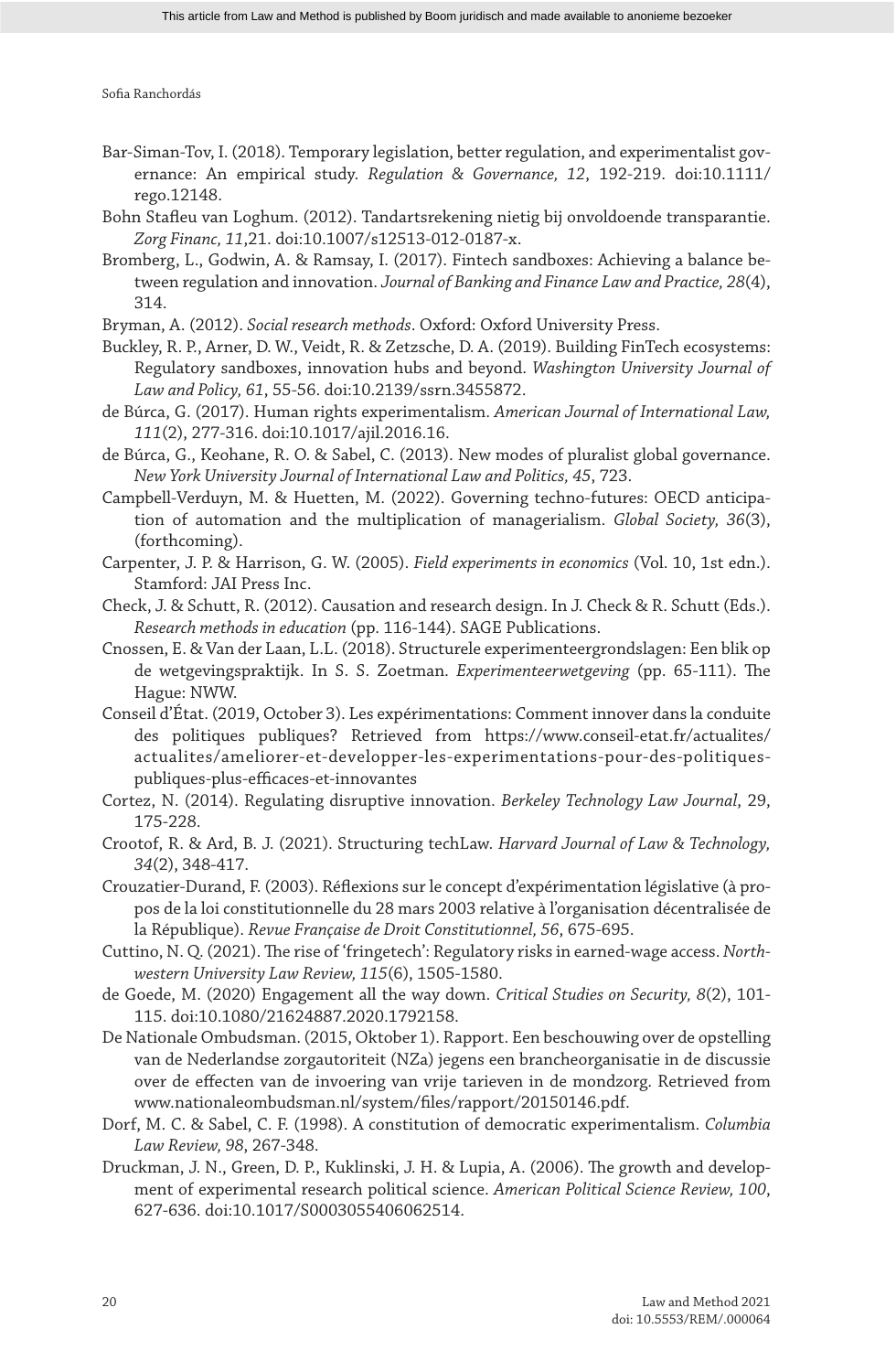- Druckman, J. N., Green, D. P., Kuklinski, J. H. & Lupia, A. (2011). Experimentation in political science. In J. N. Druckman, D. P. Green & A. Lupia (Eds.). *Cambridge handbook of experimental political science* (pp. 3-12). New York: Cambridge University Press.
- European Council. (2020). Conclusions on regulatory sandboxes and experimentation clauses as tools for an innovation-friendly, future-proof and resilient regulatory framework that masters disruptive challenges in the digital age. OJ C 447/1.
- Financial Conduct Authority (FCA). (2017, June 16). Applying to the regulatory sandbox. See under section 'Eligibility Criteria'. Retrieved from www.fca.org.uk/firms/ innovation/regulatory-sandbox-prepare-application.
- Financial Conduct Authority (FCA). (2017, October 10). Regulatory sandbox lessons learned report. Retrieved from www.fca.org.uk/publications/research/regulatory-sandboxlessons-learned-report.
- Fosch Villaronga, E., & Heldeweg, M. A. (2018). 'Regulation, I presume?' said the robot: Towards an iterative regulatory process for robot governance. *Computer Law & Security Review, 34*(6), 1258-1277. https://doi.org/10.1016/j.clsr.2018.09.001
- Garnett, K., van Calster, G. & Reins, L. (2018). Towards an innovation principle: An industry trump or shortening the odds on environmental protection? *Law, Innovation and Technology, 10*(1), 1-14. doi:10.1080/17579961.2018.1455023.
- Gerber, A. S. (2011). Field experiments in political science. In J. N. Druckman, D. P. Green & A. Lupia (Eds.). *Cambridge handbook of experimental political science* (pp. 115-138). New York: Cambridge University Press.
- Gersen, J. (2007). Temporary legislation. *University of Chicago Law Review, 74*(1), 247-298.
- Gray, P. S., Williamson, J., Karp, D. A., Dalphin, J. R. (2007). *Research imagination: An introduction to qualitative and quantitative methods*. New York: Cambridge University Press.
- Heldeweg, M. A. (2017). Legal regimes for experimenting with cleaner production Especially in sustainable energy. *Journal of Cleaner Production, 169*, 48-60, doi:10.1016/j. jclepro.2016.11.127.
- Herlin-Karnell, E. (2013). European criminal law as an exercise in EU experimental constitutional law. *Maastricht Journal of European and Comparative Law, 20*(3), 442-464. doi:10.1177/1023263X1302000307.
- Horn, H. D. (1989). *Experimentelle Gesetzgebung unter dem Grundgesetz*. Berlin: Duncker & Humblot.
- Interdepartementaal wetgevingsberaad inzake experimenteerbepalingen (2000). Eindrapport: Het proberen waard. Retrieved from www.kcwj.nl/sites/default/files/ Experimenteerbepalingen\_\_Het\_proberen\_waard.pdf.
- John, P. (2017). *Field experiments in political science and public policy*. New York: Routledge.
- Keyaerts, D. (2013). De wetgever en experimentalisme: de juridische grenzen van een wetgevingsaanpak. *Tijdschrift voor Wetgeving. Omnilegie, 1*, 16-38.
- Klein, U. (2005). Experiments at the intersection of experimental history, technological inquiry, and conceptually driven analysis: A case study from early nineteenth-century France. *Perspectives on Science, 13*(1),1-48. doi:10.1162/1063614053714063.
- Knight, B. R. & Mitchell, T. E. (2020). The sandbox paradox: Balancing the need to facilitate innovation with the risk of regulatory privilege. *South Carolina Law Review, 72*(2), 445- 476.
- Kumm, M. (2012). Constitutionalism and experimentalist governance. *Regulation and Governance, 6*, 401. doi:10.1111/j.1748-5991.2012.01154.x.
- Leckenby, E., Dawoud, D., Bouvy, J. & Jónsson, P. (2021). The sandbox approach and its potential for use in health technology assessment: A literature review. *Applied Health Economics and Health Policy*. doi:10.1007/s40258-021-00665-1.
- Lim, B. & Low, C. (2019). Regulatory sandboxes. In J. Madir (Ed.). *FinTech: Law and regulation* (pp. 302-325). Cheltenham: Edward Elgar.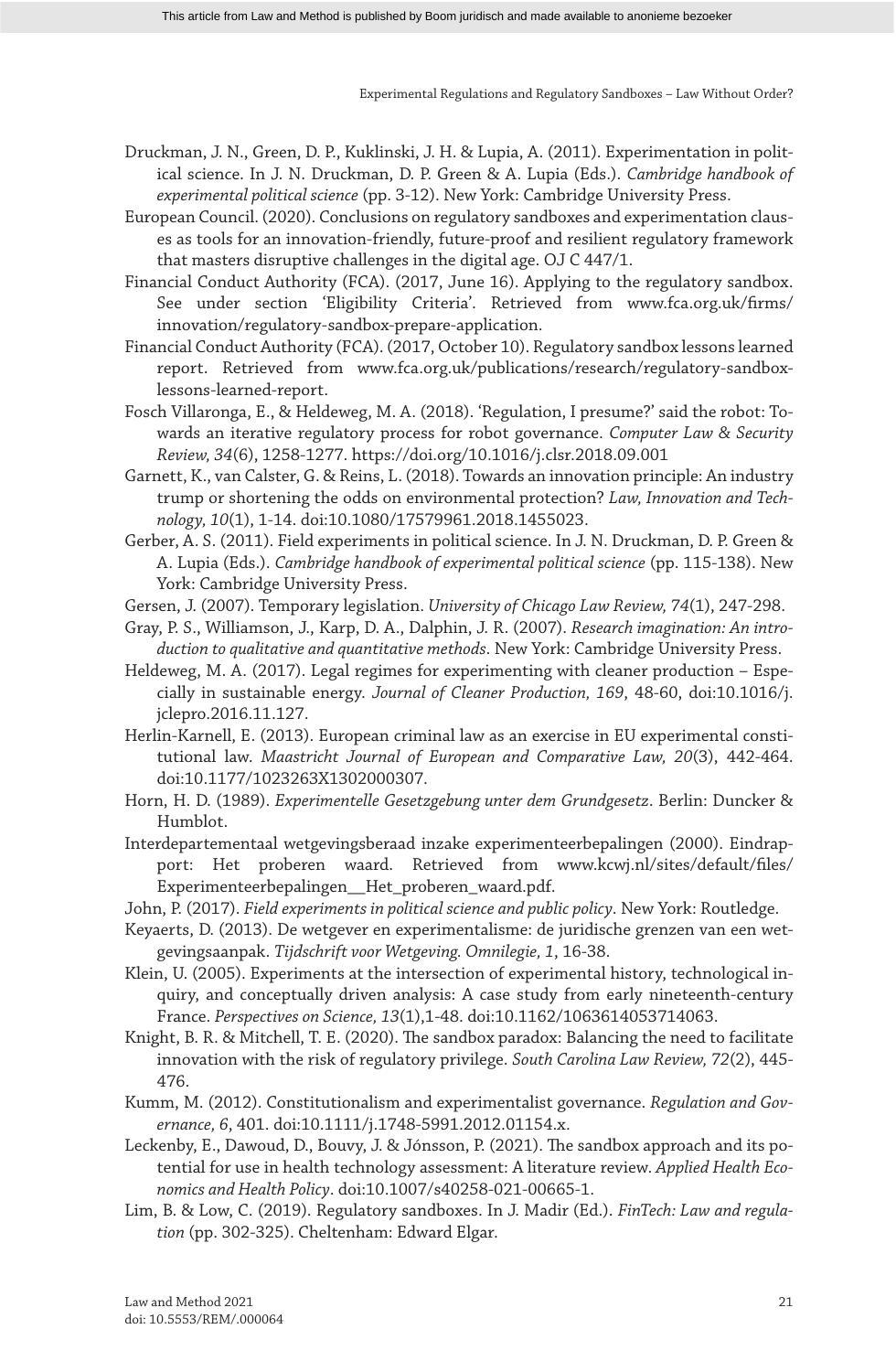- Listokin, Y. (2008). Learning through policy variation. *Yale Law Journal, 118*, 480-554. doi:10.2307/20454719.
- Martin, A. & Balestra, G. (2019). Using regulatory sandboxes to support responsible innovation in the humanitarian sector. *Global Policy, 10*(4), 733-736. doi:10.1111/1758- 5899.12729.
- McDermott, R. (2002). Experimental methods in political science. *Annual Review of Political Science, 5*(1), 31-61. doi:10.1093/pan/10.4.325.
- Mosley, J. E. & Gibson, K. (2017). Strategic use of evidence in state-level policymaking: Matching evidence type to legislative stage. *Policy Sciences, 50*(4), 697-719. doi:10.1007/ s11077-017-9289-x.
- Mousmouti, M. (2012) Operationalising quality of legislation through the effectiveness test. *Legisprudence, 6*(2), 191-205, doi:10.5235/175214612803596686.
- Mousmouti, M. (2018). Making legislative effectiveness an operational concept: Unfolding the effectiveness test as a conceptual tool for lawmaking. *European Journal of Risk Regulation, 9*(3), 445-464. doi:10.1017/err.2018.53.
- OECD. (2019). The policy environment for blockchain innovation and adoption: 2019 OECD Global Blockchain Policy Forum Summary Report. OECD Blockchain Policy Series. Retrieved from www.oecd.org/finance/2019-OECD-Global-Blockchain-Policy-Forum-Summary-Report.pdf.
- Omarova, S. (2020).Technology v Technocracy: Fintech as a Regulatory Challenge, Journal of Financial Regulation, *6*(1), 75-124. https://doi.org/10.1093/jfr/fjaa004.
- Philipsen, S., Stamhuis, E. F., Jong, M. (2021). Legal enclaves as a test environment for innovative products: Towards legally resilient experimentation policies. *Regulation & Governance*. https://doi.org/10.1111/rego.12375 (early view).
- Popelier, P. (2008). Five paradoxes on legal certainty and the lawmaker. *Legisprudence, 2*(1), 47-66. doi:10.1080/17521467.2008.11424673.
- Radaelli, C. & de Francesco, F. (2010). Regulatory impact assessment. In R. Baldwin, M. Cave & M. Lodge (Eds.). *The Oxford handbook of regulation* (pp. 280-298). Oxford: Oxford University Press.
- Ranchordás, S. (2013). De vele gezichten van experimentwetgeving. *Tijdschrift voor wetgeving, 1*(3), 2-15.
- Ranchordás, S. (2014). *Constitutional sunsets and experimental legislation: A comparative perspective*. Cheltenham: Edward Elgar.
- Ranchordás, S. (2015). Innovation-friendly regulation: The sunset of regulation, the sunrise of innovation. *Jurimetrics, 55*(2), 201-224. doi:10.2139/ssrn.2544291.
- Ranchordás, S. (2016). Experimentwetgeving: Een regelluwe zone. In V. Daskalova & M. Heldeweg (Eds.). Constitutionele mogelijkheden en beperkingen voor experimenteel handelen en experimentele wetgeving: Staatsrechtconferentie (pp. 11-26). Publicaties van de Staatsrechtkring: staatsconferenties (Vol. 20). Oisterwijk: Wolf Legal Publishers.
- Renda, A. & Simonelli, F. (2019). Study supporting the interim evaluation of the innovation principle. Final report for the European Commission (p. 10). Retrieved from www.ceps. eu/wpcontent/uploads/2019/11/KI0219819ENN.en\_.pdf.
- Sabel, C. F. & Dorf, M. (1998). A constitution of democratic experimentalism. *Columbia Law Review, 98*, 267-473. doi:10.2307/1123411.
- Sabel, C. & Zeitlin, J. (2008). Learning from difference: The new architecture of experimentalist governance in the EU. *European Law Journal, 14*(3), 271-327. doi:10.1111/j.1468- 0386.2008.00415.x.
- Samaha, A. M. (2012). Regulation for the sake of appearance. *Harvard Law Review, 125*(7), 1563-1638.
- Sherkow, J. S. (2021). Regulatory sandboxes and the public health*. University of Illinois Law Review*, forthcoming. Retrieved from SSRN: https://ssrn.com/abstract=3792217 or doi:10.2139/ssrn.3792217.